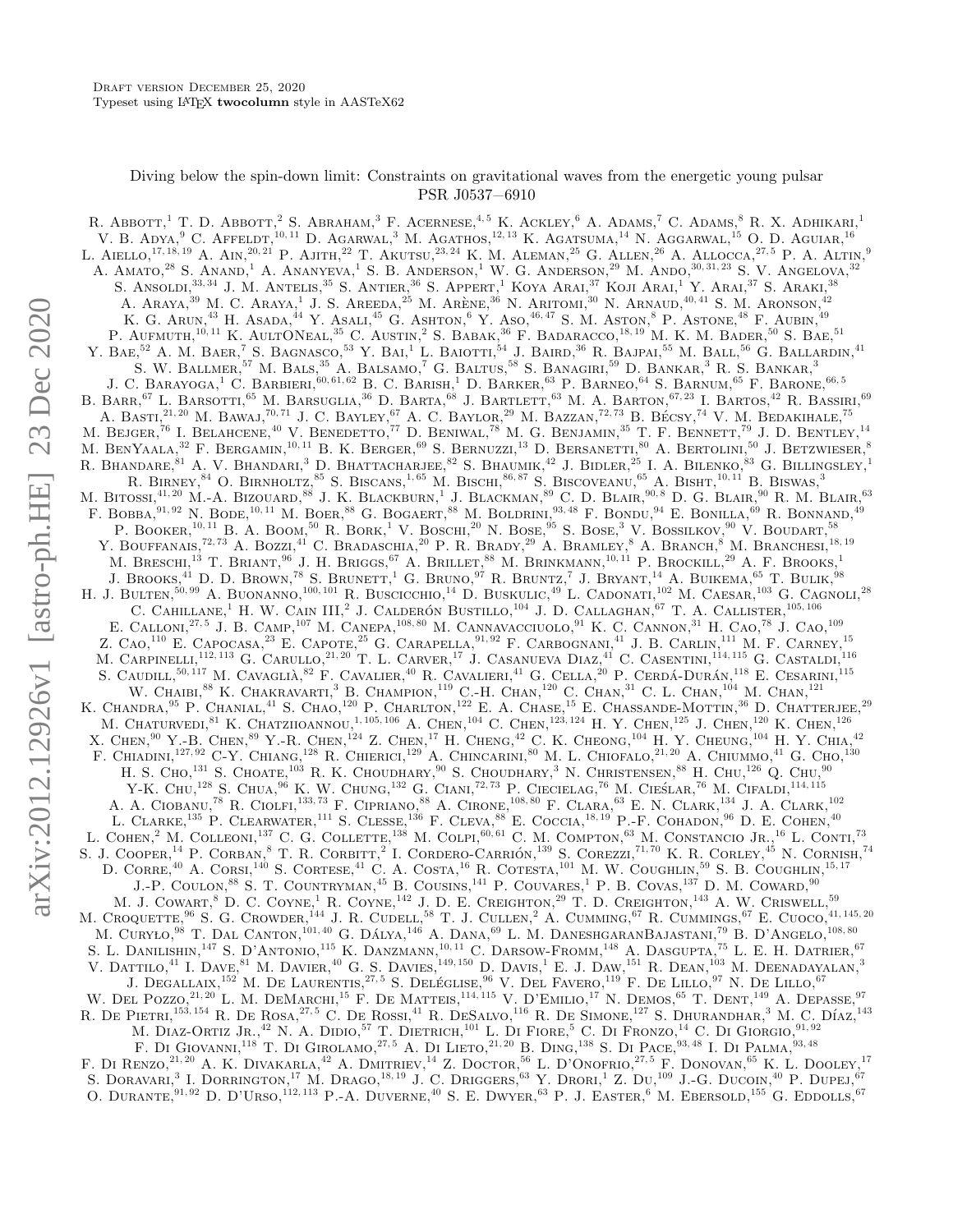B. EDELMAN,<sup>56</sup> T. B. EDO,<sup>1, 151</sup> O. EDY,<sup>150</sup> A. EFFLER,<sup>8</sup> S. EGUCHI,<sup>121</sup> J. EICHHOLZ,<sup>9</sup> S. S. EIKENBERRY,<sup>42</sup> M. EISENMANN,<sup>49</sup> R. A. EISENSTEIN,<sup>65</sup> A. EJLLI,<sup>17</sup> Y. ENOMOTO,<sup>30</sup> L. ERRICO,<sup>27,5</sup> R. C. ESSICK,<sup>125</sup> H. ESTELLÉS,<sup>137</sup> D. ESTEVEZ,<sup>156</sup> Z. ETIENNE,<sup>157</sup> T. ETZEL,<sup>1</sup> M. EVANS,<sup>65</sup> T. M. EVANS,<sup>8</sup> B. E. EWING,<sup>141</sup> V. FAFONE,<sup>114, 115, 18</sup> H. FAIR,<sup>57</sup> S. FAIRHURST, <sup>17</sup> X. FAN, <sup>109</sup> A. M. FARAH, <sup>125</sup> S. FARINON, <sup>80</sup> B. FARR, <sup>56</sup> W. M. FARR, <sup>105, 106</sup> N. W. FARROW, <sup>6</sup> E. J. FAUCHON-JONES.<sup>17</sup> M. FAVATA,<sup>158</sup> M. FAYS,<sup>58, 151</sup> M. FAZIO,<sup>159</sup> J. FEICHT,<sup>1</sup> M. M. FEJER,<sup>69</sup> F. FENG,<sup>36</sup> E. FENYVESL<sup>68, 160</sup> D. L. FERGUSON.<sup>102</sup> A. FERNANDEZ-GALIANA.<sup>65</sup> I. FERRANTE.<sup>21, 20</sup> T. A. FERREIRA.<sup>16</sup> F. FIDECARO.<sup>21, 20</sup> P. FIGURA.<sup>98</sup> I. FIORL<sup>41</sup> M. FISHBACH,<sup>15,125</sup> R. P. FISHER.<sup>7</sup> J. M. FISHNER.<sup>65</sup> R. FITTIPALDI.<sup>161,92</sup> V. FIUMARA.<sup>162,92</sup> R. FLAMINIO,<sup>49, 23</sup> E. FLODEN,<sup>59</sup> E. FLYNN,<sup>25</sup> H. FONG,<sup>31</sup> J. A. FONT,<sup>118, 163</sup> B. FORNAL,<sup>164</sup> P. W. F. FORSYTH,<sup>9</sup> A. FRANKE,  $^{148}$  S. Frasca,  $^{93,48}$  F. Frasconi,  $^{20}$  C. Frederick,  $^{165}$  Z. Frei,  $^{146}$  A. Freise,  $^{166}$  R. Frey,  $^{56}$  P. Fritschel,  $^{65}$ V. V. FROLOV, <sup>8</sup> G. G. FRONZÉ, <sup>53</sup> Y. FUJII,<sup>167</sup> Y. FUJIKAWA,<sup>168</sup> M. FUKUNAGA, <sup>37</sup> M. FUKUSHIMA, <sup>24</sup> P. FULDA, <sup>42</sup> M. FYFFE,<sup>8</sup> H. A. GABBARD,<sup>67</sup> B. U. GADRE,<sup>101</sup> S. M. GAEBEL,<sup>14</sup> J. R. GAIR,<sup>101</sup> J. GAIS,<sup>104</sup> S. GALAUDAGE,<sup>6</sup> R. GAMBA,<sup>13</sup> D. GANAPATHY,<sup>65</sup> A. GANGULY,<sup>22</sup> D. GAO,<sup>169</sup> S. G. GAONKAR,<sup>3</sup> B. GARAVENTA,<sup>80, 108</sup> C. GARCÍA-NÚÑEZ,<sup>84</sup> C. GARCÍA-QUIRÓS, <sup>137</sup> F. GARUFI, <sup>27, 5</sup> B. GATELEY, <sup>63</sup> S. GAUDIO, <sup>35</sup> V. GAYATHRI, <sup>42</sup> G. GE, <sup>169</sup> G. GEMME, <sup>80</sup> A. GENNAI, <sup>20</sup> J. GEORGE,<sup>81</sup> L. GERGELY,<sup>170</sup> P. GEWECKE,<sup>148</sup> S. GHONGE,<sup>102</sup> ABHIRUP. GHOSH,<sup>101</sup> ARCHISMAN GHOSH,<sup>171</sup> Shaon Ghosh,<sup>29, 158</sup> Shrobana Ghosh,<sup>17</sup> Sourath Ghosh,<sup>42</sup> B. Giacomazzo,<sup>60, 61, 62</sup> L. Giacoppo,<sup>93, 48</sup> J. A. Giaime,<sup>2, 8</sup> K. D. GIARDINA,<sup>8</sup> D. R. GIBSON,<sup>84</sup> C. GIER,<sup>32</sup> M. GIESLER,<sup>89</sup> P. GIRL<sup>20, 21</sup> F. GISSL<sup>77</sup> J. GLANZER,<sup>2</sup> A. E. GLECKL,<sup>25</sup> P. GODWIN,  $^{141}$  E. GOETZ,  $^{172}$  R. GOETZ,  $^{42'}$  N. GOHLKE,  $^{10,11}$  B. GONCHAROV, <sup>6</sup> G. GONZÁLEZ, <sup>2</sup> A. GOPAKUMAR,  $^{173}$ M. GOSSELIN.<sup>41</sup> R. GOUATY, <sup>49</sup> B. GRACE, <sup>9</sup> A. GRADO, <sup>174, 5</sup> M. GRANATA, <sup>152</sup> V. GRANATA, <sup>91</sup> A. GRANT, <sup>67</sup> S. GRAS, <sup>65</sup> P. GRASSIA,<sup>1</sup> C. GRAY,<sup>63</sup> R. GRAY,<sup>67</sup> G. GRECO,<sup>70</sup> A. C. GREEN,<sup>42</sup> R. GREEN,<sup>17</sup> A. M. GRETARSSON,<sup>35</sup> E. M. GRETARSSON,<sup>35</sup> D. GRIFFITH,<sup>1</sup> W. GRIFFITHS,<sup>17</sup> H. L. GRIGGS,<sup>102</sup> G. GRIGNANI,<sup>71,70</sup> A. GRIMALDI,<sup>175, 176</sup> E. GRIMES,  $35$  S. J. GRIMM,  $^{18,19}$  H. GROTE,  $^{17}$  S. GRUNEWALD,  $^{101}$  P. GRUNING,  $^{40}$  J. G. GUERRERO,  $^{25}$  G. M. GUIDI,  $^{86,87}$ A. R. GUIMARAES,<sup>2</sup> G. GUIXÉ,<sup>64</sup> H. K. GULATI,<sup>75</sup> H.-K. GUO,<sup>164</sup> Y. GUO,<sup>50</sup> ANCHAL GUPTA,<sup>1</sup> ANURADHA GUPTA,<sup>177</sup> P. GUPTA,<sup>50, 117</sup> E. K. GUSTAFSON,<sup>1</sup> R. GUSTAFSON,<sup>178</sup> F. GUZMAN,<sup>134</sup> S. Ha,<sup>179</sup> L. HAEGEL,<sup>36</sup> A. HAGIWARA,<sup>37, 180</sup> S. HAINO,  $^{128}$  O. Halim,  $^{181,34}$  E. D. Hall,  $^{65}$  E. Z. Hamilton,  $^{17}$  G. Hammond,  $^{67}$  W.-B. Han,  $^{182}$  M. Haney,  $^{155}$  J. Hanks,  $^{63}$ C. HANNA,<sup>141</sup> M. D. HANNAM,<sup>17</sup> O. A. HANNUKSELA,<sup>117, 50, 104</sup> H. HANSEN,<sup>63</sup> T. J. HANSEN,<sup>35</sup> J. HANSON,<sup>8</sup> T. HARDER,<sup>88</sup> T. HARDWICK,<sup>2</sup> K. HARIS,<sup>50,117,22</sup> J. HARMS,<sup>18,19</sup> G. M. HARRY,<sup>183</sup> I. W. HARRY,<sup>150</sup> D. HARTWIG,<sup>148</sup> K. HASEGAWA,<sup>37</sup> B. Haskell,<sup>76</sup> R. K. Hasskew,<sup>8</sup> C.-J. Haster,<sup>65</sup> K. Hattori,<sup>184</sup> K. Haughian,<sup>67</sup> H. Hayakawa,<sup>185</sup> K. Hayama,<sup>121</sup> F. J. HAYES.<sup>67</sup> J. HEALY,<sup>119</sup> A. HEIDMANN.<sup>96</sup> M. C. HEINTZE,<sup>8</sup> J. HEINZE,<sup>10,11</sup> J. HEINZEL,<sup>186</sup> H. HEITMANN.<sup>88</sup> F. HELLMAN,<sup>187</sup> P. HELLO,<sup>40</sup> A. F. HELMLING-CORNELL,<sup>56</sup> G. HEMMING,<sup>41</sup> M. HENDRY,<sup>67</sup> I. S. HENG,<sup>67</sup> E. HENNES,<sup>50</sup> J. HENNIG,  $^{10,11}$  M. H. HENNIG,  $^{10,11}$  F. HERNANDEZ VIVANCO,  $^{6}$  M. HEURS,  $^{10,11}$  S. HILD,  $^{147,50}$  P. HILL,  $^{32}$  Y. HIMEMOTO,  $^{188}$ A. S. HINES,<sup>134</sup> Y. HIRANUMA,<sup>189</sup> N. HIRATA,<sup>23</sup> E. HIROSE,<sup>37</sup> W. C. G. HO,<sup>190</sup> S. HOCHHEIM,<sup>10, 11</sup> D. HOFMAN,<sup>152</sup> J. N. HOHMANN,<sup>148</sup> A. M. HOLGADO,<sup>26</sup> N. A. HOLLAND,<sup>9</sup> I. J. HOLLOWS,<sup>151</sup> Z. J. HOLMES,<sup>78</sup> K. HOLT,<sup>8</sup> D. E. HOLZ,<sup>125</sup> Z. Hong,<sup>191</sup> P. Hopkins,<sup>17</sup> J. Hough,<sup>67</sup> E. J. Howell,<sup>90</sup> C. G. Hoy,<sup>17</sup> D. Hoyland,<sup>14</sup> A. Hreibi,<sup>10, 11</sup> B. Hsieh,<sup>37</sup> Y. Hsu,<sup>120</sup> G-Z. Huang,<sup>191</sup> H-Y. Huang,<sup>128</sup> P. Huang,<sup>169</sup> Y-C. Huang,<sup>124</sup> Y.-J. Huang,<sup>128</sup> Y.-W. Huang,<sup>65</sup> M. T. HÜBNER,  $^6$  A. D. HUDDART,  $^{135}$  E. A. HUERTA,  $^{26}$  B. HUGHEY,  $^{35}$  D. C. Y. Hul,  $^{192}$  V. Hul,  $^{49}$  S. Husa,  $^{137}$ S. H. HUTTNER, <sup>67</sup> R. HUXFORD,<sup>141</sup> T. HUYNH-DINH, <sup>8</sup> S. IDE, <sup>193</sup> B. IDZKOWSKI, <sup>98</sup> A. IESS, <sup>114, 115</sup> B. IKENOUE, <sup>24</sup> S. IMAM,<sup>191</sup> K. INAYOSHI,<sup>194</sup> H. INCHAUSPE,<sup>42</sup> C. INGRAM,<sup>78</sup> Y. INOUE,<sup>126</sup> G. INTINI,<sup>93,48</sup> K. IOKA,<sup>195</sup> M. ISI,<sup>65</sup> K. ISLEIF,<sup>148</sup> K. ITO,<sup>196</sup> Y. ITOH,<sup>197, 198</sup> B. R. IYER,<sup>22</sup> K. IZUMI,<sup>199</sup> V. JABERIANHAMEDAN,<sup>90</sup> T. JACOMIN,<sup>96</sup> S. J. JADHAV,<sup>200</sup> S. P. JADHAV,<sup>3</sup> A. L. JAMES,<sup>17</sup> A. Z. Jan<sup>,119</sup> K. Jani,<sup>102</sup> K. Janssens,<sup>201</sup> N. N. Janthalur,<sup>200</sup> P. Jaranowski,<sup>202</sup> D. Jariwala,<sup>42</sup> R. JAUME,<sup>137</sup> A. C. JENKINS,<sup>132</sup> C. JEON,<sup>203</sup> M. JEUNON,<sup>59</sup> W. JIA,<sup>65</sup> J. JIANG,<sup>42</sup> H.-B. JIN,<sup>204,205</sup> G. R. JOHNS,<sup>7</sup> A. W. JONES.<sup>90</sup> D. I. JONES.<sup>206</sup> J. D. JONES.<sup>63</sup> P. JONES.<sup>14</sup> R. JONES,<sup>67</sup> R. J. G. JONKER,<sup>50</sup> L. JU,<sup>90</sup> K. JUNG,<sup>179</sup> P. JUNG,<sup>185</sup> J. JUNKER,<sup>10, 11</sup> K. KAIHOTSU,<sup>196</sup> T. KAJITA.<sup>207</sup> M. KAKIZAKI,<sup>184</sup> C. V. KALAGHATGI,<sup>17</sup> V. KALOGERA,<sup>15</sup> B. KAMAL<sup>1</sup> M. KAMIIZUML<sup>185</sup> N. KANDA,<sup>197, 198</sup> S. KANDHASAMY,<sup>3</sup> G. KANG,<sup>51</sup> J. B. KANNER,<sup>1</sup> Y. KAO,<sup>120</sup> S. J. KAPADIA.<sup>22</sup> D. P. KAPASI,<sup>9</sup> C. KARATHANASIS,<sup>208</sup> S. KARKI,<sup>82</sup> R. KASHYAP,<sup>141</sup> M. KASPRZACK,<sup>1</sup> W. KASTAUN,<sup>10,11</sup> S. KATSANEVAS,<sup>41</sup> E. KATSAVOUNIDIS,<sup>65</sup> W. KATZMAN,<sup>8</sup> T. KAUR,<sup>90</sup> K. KAWABE,<sup>63</sup> K. KAWAGUCHI,<sup>37</sup> N. KAWAI,<sup>209</sup> T. KAWASAKI, $^{30}$  F. KÉFÉLIAN,  $^{88}$  D. Keitel,  $^{137}$  J. S. Key,  $^{210}$  S. Khadka,  $^{69}$  F. Y. Khalilli,  $^{83}$  I. Khan,  $^{18}$ ,  $^{115}$  S. Khan,  $^{17}$ E. A. KHAZANOV,<sup>211</sup> N. KHETAN,<sup>18, 19</sup> M. KHURSHEED,<sup>81</sup> N. KLIBUNCHOO,<sup>9</sup> C. KIM,<sup>212, 203</sup> J. C. KIM,<sup>213</sup> J. KIM,<sup>214</sup> K. KIM,<sup>215</sup> W. S. KIM,<sup>52</sup> Y.-M. KIM,<sup>179</sup> C. KIMBALL,<sup>15</sup> N. KIMURA,<sup>180</sup> P. J. KING,<sup>63</sup> M. KINLEY-HANLON,<sup>67</sup> R. KIRCHHOFF,<sup>10, 11</sup> J. S. KISSEL,<sup>63</sup> N. KITA,<sup>30</sup> H. KITAZAWA,<sup>196</sup> L. KLEYBOLTE,<sup>148</sup> S. KLIMENKO,<sup>42</sup> A. M. KNEE,<sup>172</sup> T. D. KNOWLES,<sup>157</sup> E. KNYAZEV,<sup>65</sup> P. KOCH,<sup>10,11</sup> G. KOEKOEK,<sup>50,147</sup> Y. KOJIMA,<sup>216</sup> K. KOKEYAMA,<sup>185</sup> S. KOLEY,<sup>50</sup> P. KOLITSIDOU,<sup>17</sup> M. KOLSTEIN,<sup>208</sup> K. KOMORI,<sup>65, 30</sup> V. KONDRASHOV,<sup>1</sup> A. K. H. KONG,<sup>124</sup> A. KONTOS,<sup>217</sup> N. KOPER,<sup>10, 11</sup> M. KOROBKO, $^{148}$  K. KOTAKE, $^{121}$  M. KOVALAM, $^{90}$  D. B. KOZAK, $^{1}$  C. KOZAKAI, $^{46}$  R. KOZU, $^{218}$  V. KRINGEL, $^{10, 11}$ N. V. KRISHNENDU,<sup>10, 11</sup> A. KRÓLAK, <sup>219, 220</sup> G. KUEHN, <sup>10, 11</sup> F. KUEL, <sup>120</sup> A. KUMAR, <sup>200</sup> P. KUMAR, <sup>221</sup> RAHUL KUMAR, <sup>63</sup> RAKESH KUMAR,<sup>75</sup> J. KUME,<sup>31</sup> K. KUNS,<sup>65</sup> C. Kuo,<sup>126</sup> H-S. Kuo,<sup>191</sup> Y. Kuromiya,<sup>196</sup> S. Kuroyanagi,<sup>222</sup> K. KUSAYANAGL<sup>209 K.</sup> KWAK,<sup>179</sup> S. KWANG,<sup>29</sup> D. LAGHL<sup>21, 20</sup> E. LALANDE,<sup>223</sup> T. L. LAM,<sup>104</sup> A. LAMBERTS,<sup>88, 224</sup> M. LANDRY,  $^{63}$  B. B. LANE,  $^{65}$  R. N. LANG,  $^{65}$  J. LANGE,  $^{225,119}$  B. LANTZ,  $^{69}$  I. LA ROSA,  $^{49}$  A. LARTAUX-VOLLARD,  $^{40}$ P. D. LASKY, <sup>6</sup> M. LAXEN, <sup>8</sup> A. LAZZARINI,<sup>1</sup> C. LAZZARO,<sup>72,73</sup> P. LEACI,<sup>93,48</sup> S. LEAVEY,<sup>10,11</sup> Y. K. LECOEUCHE,<sup>63</sup> H. K. Lee,<sup>226</sup> H. M. Lee,<sup>215</sup> H. W. Lee,<sup>213</sup> J. Lee,<sup>130</sup> K. Lee,<sup>69</sup> R. Lee,<sup>124</sup> J. Lehmann,<sup>10,11</sup> A. Lemaître,<sup>227</sup> E. Leon,<sup>25</sup> M. LEONARDL<sup>23</sup> N. LEROY,<sup>40</sup> N. LETENDRE,<sup>49</sup> Y. LEVIN,<sup>6</sup> J. N. LEVITON,<sup>178</sup> A. K. Y. Li,<sup>1</sup> B. Li,<sup>120</sup> J. Li,<sup>15</sup> K. L. Li,<sup>124</sup> T. G. F. Li,  $^{104}$  X. Li,  $^{89}$  C-Y. Lin,  $^{228}$  F-K. Lin,  $^{128}$  F-L. Lin,  $^{191}$  H. L. Lin,  $^{126}$  L. C.-C. Lin,  $^{179}$  F. Linde,  $^{229,50}$ S. D. LINKER,<sup>79</sup> J. N. LINLEY,<sup>67</sup> T. B. LITTENBERG,<sup>230</sup> G. C. LIU,<sup>123</sup> J. LIU,<sup>10, 11</sup> K. LIU,<sup>120</sup> X. LIU,<sup>29</sup> M. Llorens-Monteagudo,<sup>118</sup> R. K. L. Lo,<sup>1</sup> A. Lockwood,<sup>231</sup> M. L. Lollie,<sup>2</sup> L. T. London,<sup>65</sup> A. Longo,232, 233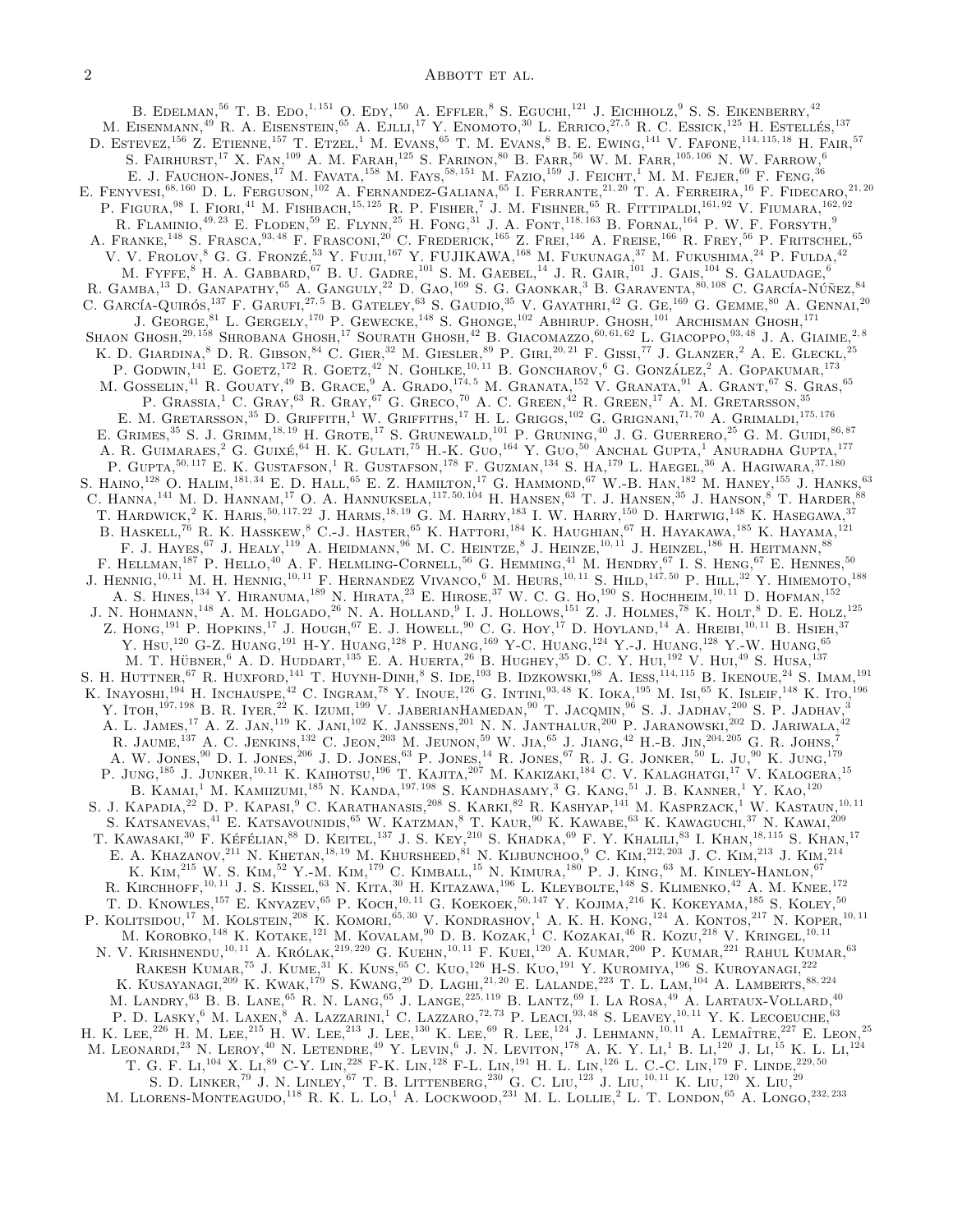D. LOPEZ,<sup>155</sup> M. LORENZINI,<sup>114, 115</sup> V. LORIETTE,<sup>234</sup> M. LORMAND,<sup>8</sup> G. LOSURDO,<sup>20</sup> J. D. LOUGH,<sup>10, 11</sup> C. O. LOUSTO,<sup>119</sup> G. LOVELACE.<sup>25</sup> H. LÜCK, <sup>10, 11</sup> D. LUMACA, <sup>114, 115</sup> A. P. LUNDGREN, <sup>150</sup> L.-W. LUO, <sup>128</sup> R. MACAS, <sup>17</sup> M. MACINNIS, <sup>65</sup> D. M. MACLEOD.<sup>17</sup> I. A. O. MACMILLAN.<sup>1</sup> A. MACQUET.<sup>88</sup> I. MAGAÑA HERNANDEZ.<sup>29</sup> F. MAGAÑA-SANDOVAL.<sup>42</sup> C. MAGAZZÙ,  $^{20}$  R. M. MAGEE,  $^{141}$  R. MAGGIORE,  $^{14}$  E. MAJORANA,  $^{93,48}$  I. MAKSIMOVIC,  $^{234}$  S. MALIAKAL,  $^{1}$  A. MALIK,  $^{81}$ N. MAN,<sup>88</sup> V. Mandic,<sup>59</sup> V. Mangano,<sup>93, 48</sup> J. L. Mango,<sup>235</sup> G. L. Mansell,<sup>63, 65</sup> M. Manske,<sup>29</sup> M. Mantovani,<sup>41</sup> M. MAPELLI,<sup>72, 73</sup> F. MARCHESONI,<sup>236, 70</sup> M. MARCHIO,<sup>23</sup> F. MARION,<sup>49</sup> Z. MARK,<sup>89</sup> S. MÁRKA,<sup>45</sup> Z. MÁRKA,<sup>45</sup> C. MARKAKIS,<sup>12</sup> A. S. MARKOSYAN,<sup>69</sup> A. MARKOWITZ<sup>1</sup> E. MAROS,<sup>1</sup> A. MAROUINA,<sup>139</sup> S. MARSAT,<sup>36</sup> F. MARTELLI,<sup>86,87</sup> I. W. Martin,<sup>67</sup> R. M. Martin,<sup>158</sup> M. Martinez,<sup>208</sup> V. Martinez,<sup>28</sup> K. Martinovic,<sup>132</sup> D. V. Martynov,<sup>14</sup> E. J. MARX, <sup>65</sup> H. MASALEHDAN,<sup>148</sup> K. MASON, <sup>65</sup> E. MASSERA,<sup>151</sup> A. MASSEROT,<sup>49</sup> T. J. MASSINGER, <sup>65</sup> M. MASSO-REID, <sup>67</sup> S. MASTROGIOVANNI,  $36\text{ Å}$ . MATAS,  $^{101}$  M. MATEU-LUCENA,  $^{137}$  F. MATICHARD,  $^{1,65}$  M. MATIUSHECHKINA,  $^{10,11}$ N. MAVALVALA, <sup>65</sup> J. J. MCCANN, <sup>90</sup> R. MCCARTHY, <sup>63</sup> D. E. MCCLELLAND, <sup>9</sup> P. MCCLINCY, <sup>141</sup> S. MCCORMICK, <sup>8</sup> L. McCuller,<sup>65</sup> G. I. McGhee,<sup>67</sup> S. C. McGuire,<sup>237</sup> C. McIsaac,<sup>150</sup> J. McIver,<sup>172</sup> D. J. McManus,<sup>9</sup> T. McRae,<sup>9</sup> S. T. MCWILLIAMS,<sup>157</sup> D. MEACHER,<sup>29</sup> M. MEHMET,<sup>10,11</sup> A. K. MEHTA,<sup>101</sup> A. MELATOS,<sup>111</sup> D. A. MELCHOR,<sup>25</sup> G. MENDELL, <sup>63</sup> A. MENENDEZ-VAZQUEZ, <sup>208</sup> C. S. MENONI, <sup>159</sup> R. A. MERCER, <sup>29</sup> L. MERENI, <sup>152</sup> K. MERFELD, <sup>56</sup> E. L. MERILH,<sup>63</sup> J. D. MERRITT,<sup>56</sup> M. MERZOUGUI,<sup>88</sup> S. MESHKOV,<sup>1,\*</sup> C. MESSENGER,<sup>67</sup> C. MESSICK,<sup>225</sup> P. M. MEYERS,<sup>111</sup> F. MEYLAHN,<sup>10, 11</sup> A. MHASKE,<sup>3</sup> A. MIANL<sup>175, 176</sup> H. MIAO,<sup>14</sup> L. MICHALOLIAKOS,<sup>42</sup> C. MICHEL,<sup>152</sup> Y. MICHIMURA,<sup>30</sup> H. MIDDLETON,<sup>111</sup> L. MILANO,<sup>27</sup> A. L. MILLER,<sup>97,42</sup> M. MILLHOUSE,<sup>111</sup> J. C. MILLS,<sup>17</sup> E. MILOTTI,<sup>181,34</sup> M. C. Milovich-Goff,<sup>79</sup> O. Minazzoli,88, 238 Y. Minenkov,<sup>115</sup> N. Mio,<sup>239</sup> Ll. M. Mir,<sup>208</sup> A. Mishkin,<sup>42</sup> C. Mishra,<sup>240</sup> T. MISHRA,<sup>42</sup> T. MISTRY,<sup>151</sup> S. MITRA,<sup>3</sup> V. P. MITROFANOV,<sup>83</sup> G. MITSELMAKHER,<sup>42</sup> R. MITTLEMAN,<sup>65</sup> O. MIYAKAWA,<sup>185</sup> A. Miyamoto,<sup>197</sup> Y. Miyazaki,<sup>30</sup> K. Miyo,<sup>185</sup> S. Miyoki,<sup>185</sup> Geoffrey Mo,<sup>65</sup> K. Mogushi,<sup>82</sup> S. R. P. Mohapatra,<sup>65</sup> S. R. MOHITE,  $^{29}$  I. MOLINA,  $^{25}$  M. MOLINA-RUIZ,  $^{187}$  M. MONDIN,  $^{79}$  M. MONTANL,  $^{86,87}$  C. J. MOORE,  $^{14}$  D. MORARU,  $^{63}$ F. MORAWSKI,<sup>76</sup> A. MORE,<sup>3</sup> C. MORENO,<sup>35</sup> G. MORENO,<sup>63</sup> Y. MORI,<sup>196</sup> S. MORISAKI,<sup>31, 37</sup> Y. MORIWAKI,<sup>184</sup> B. MOURS,<sup>156</sup> C. M. Mow-Lowry,<sup>14</sup> S. Mozzon,<sup>150</sup> F. Muciaccia,<sup>93, 48</sup> Arunava Mukherjee,<sup>241, 67</sup> D. Mukherjee,<sup>141</sup> SOMA MUKHERJEE,  $^{143}$  SUBROTO MUKHERJEE,  $^{75}$  N. MUKUND,  $^{10,11}$  A. MULLAVEY,  $^8$  J. MUNCH,  $^{78}$  E. A. MUNIZ,  $^{57}$ P. G. MURRAY, <sup>67</sup> R. MUSENICH, <sup>80, 108</sup> S. L. Nadji, <sup>10, 11</sup> K. Nagano,<sup>199</sup> S. Nagano,<sup>242</sup> A. Nagar, <sup>53, 243</sup> K. Nakamura, <sup>23</sup> H. NAKANO,<sup>244</sup> M. NAKANO,<sup>37</sup> R. NAKASHIMA,<sup>209</sup> Y. NAKAYAMA,<sup>184</sup> I. NARDECCHIA,<sup>114,115</sup> T. NARIKAWA,<sup>37</sup> L. NATICCHIONI,<sup>48</sup> B. NAYAK,<sup>79</sup> R. K. NAYAK,<sup>245</sup> R. Negishi,<sup>189</sup> B. F. Neil,<sup>90</sup> J. Neilson,<sup>77,92</sup> G. Nelemans,<sup>246</sup> T. J. N. Nelson,<sup>8</sup> M. Nery,<sup>10, 11</sup> A. Neunzert,<sup>210</sup> K. Y. Ng,<sup>65</sup> S. W. S. Ng,<sup>78</sup> C. Nguyen,<sup>36</sup> P. Nguyen,<sup>56</sup> T. NGUYEN, <sup>65</sup> L. NGUYEN QUYNH, <sup>247</sup> W.-T. Ni, <sup>204, 169, 248</sup> S. A. Nichols, <sup>2</sup> A. Nishizawa, <sup>31</sup> S. Nissanke, <sup>249, 50</sup> F. NOCERA,<sup>41</sup> M. NOH,<sup>172</sup> M. NORMAN,<sup>17</sup> C. NORTH,<sup>17</sup> S. NOZAKI,<sup>184</sup> L. K. NUTTALL,<sup>150</sup> J. Oberling,<sup>63</sup> B. D. O'Brien,<sup>42</sup> Y. Obuchi,<sup>24</sup> J. O'Dell,<sup>135</sup> W. Ogaki,<sup>37</sup> G. Oganesyan,<sup>18, 19</sup> J. J. Oh,<sup>52</sup> K. Oh,<sup>192</sup> S. H. Oh,<sup>52</sup> M. Ohashi,<sup>185</sup> N. Ohishi,<sup>46</sup> M. Ohkawa,<sup>168</sup> F. Ohme,<sup>10, 11</sup> H. Ohta,<sup>31</sup> M. A. Okada,<sup>16</sup> Y. Okutani,<sup>193</sup> K. Okutomi,<sup>185</sup> C. Olivetto,<sup>41</sup> K. OOHARA,  $^{189}$  C. Ool,  $^{30}$  R. Oram,  $^{8}$  B. O'Reilly,  $^{8}$  R. G. Ormiston,  $^{59}$  N. D. Ormsby,  $^{7}$  L. F. Ortega,  $^{42}$ R. O'SHAUGHNESSY,<sup>119</sup> E. O'SHEA,<sup>221</sup> S. OSHINO,<sup>185</sup> S. OSSOKINE,<sup>101</sup> C. OSTHELDER,<sup>1</sup> S. OTABE,<sup>209</sup> D. J. OTTAWAY,<sup>78</sup> H. Overmier,<sup>8</sup> A. E. Pace,<sup>141</sup> G. Pagano,<sup>21, 20</sup> M. A. Page,<sup>90</sup> G. Pagliaroli,<sup>18, 19</sup> A. Pal,<sup>95</sup> S. A. Pal,<sup>81</sup> J. R. PALAMOS,<sup>56</sup> O. PALASHOV,<sup>211</sup> C. PALOMBA,<sup>48</sup> K. PAN,<sup>124</sup> P. K. PANDA,<sup>200</sup> H. PANG,<sup>126</sup> P. T. H. PANG,<sup>50,117</sup> C. PANKOW,<sup>15</sup> F. PANNARALE,<sup>93, 48</sup> B. C. PANT,<sup>81</sup> F. PAOLETTI,<sup>20</sup> A. PAOLI,<sup>41</sup> A. PAOLONE,<sup>48,250</sup> A. PARISI,<sup>123</sup> J. PARK,<sup>215</sup> W. PARKER,  $8,237$  D. Pascucci,  $50$  A. Pasqualetti,  $41$  R. Passaquieti,  $21,20$  D. Passuello,  $20$  M. Patel,  $7$  B. Patricelli,  $41,20$ E. PAYNE, <sup>6</sup> T. C. PECHSIRL<sup>42</sup> M. PEDRAZA,<sup>1</sup> M. PEGORARO,<sup>73</sup> A. PELE,<sup>8</sup> F. E. PEÑA ARELLANO,<sup>185</sup> S. PENN,<sup>251</sup> A. PEREGO,  $^{175,176}$  A. PEREIRA,  $^{28}$  T. PEREIRA,  $^{252}$  C. J. PEREZ,  $^{63}$  C. PERIGOIS,  $^{49}$  A. PERRECA,  $^{175,176}$  S. PERRIES,  $^{129}$ J. PETERMANN,<sup>148</sup> D. PETTERSON,<sup>1</sup> H. P. PFEIFFER,<sup>101</sup> K. A. PHAM,<sup>59</sup> K. S. PHUKON,<sup>50, 229, 3</sup> O. J. PICCINNI.<sup>48</sup> M. PICHOT,<sup>88</sup> M. PIENDIBENE,<sup>21, 20</sup> F. PIERGIOVANNI,<sup>86, 87</sup> L. PIERINI,<sup>93,48</sup> V. PIERRO,<sup>77, 92</sup> G. PILLANT,<sup>41</sup> F. PILO,<sup>20</sup> L. Pinard,<sup>152</sup> I. M. Pinto,77, 92, 253, 254 B. J. Piotrzkowski,<sup>29</sup> K. Piotrzkowski,<sup>97</sup> M. Pirello,<sup>63</sup> M. Pitkin,<sup>255</sup> E. PLACIDI,  $93,48$  W. PLASTINO,  $232,233$  C. Pluchar,  $^{134}$  R. Poggiani,  $^{21,20}$  E. Polini,  $^{49}$  D. Y. T. Pong,  $^{104}$  S. Ponrathnam, 3 P. POPOLIZIO,<sup>41</sup> E. K. PORTER,<sup>36</sup> J. POWELL,<sup>256</sup> M. PRACCHIA,<sup>49</sup> T. PRADIER,<sup>156</sup> A. K. PRAJAPATI,<sup>75</sup> K. PRASAI,<sup>69</sup> R. PRASANNA,<sup>200</sup> G. PRATTEN,<sup>14</sup> T. PRESTEGARD,<sup>29</sup> M. PRINCIPE,<sup>77, 253,92</sup> G. A. PRODL,<sup>257, 176</sup> L. PROKHOROV,<sup>14</sup> P. PROSPOSITO, <sup>114, 115</sup> L. PRUDENZI, <sup>101</sup> A. PUECHER, <sup>50, 117</sup> M. PUNTURO, <sup>70</sup> F. PUOSI, <sup>20, 21</sup> P. PUPPO, <sup>48</sup> M. PÜRRER, <sup>101</sup> H.  $\Omega I$ ,<sup>17</sup> V. Quetschke,<sup>143</sup> P. J. Quinonez,<sup>35</sup> R. Quitzow-James,<sup>82</sup> F. J. Raab,<sup>63</sup> G. Raaijmakers,<sup>249,50</sup> H. Radkins,<sup>63</sup> N. RADULESCO,<sup>88</sup> P. RAFFAI,<sup>146</sup> S. X. RAIL,<sup>223</sup> S. RAJA,<sup>81</sup> C. RAJAN,<sup>81</sup> K. E. RAMIREZ,<sup>143</sup> T. D. RAMIREZ,<sup>25</sup> A. RAMOS-BUADES,<sup>101</sup> J. RANA,<sup>141</sup> P. RAPAGNANI,<sup>93, 48</sup> U. D. RAPOL,<sup>258</sup> B. RATTO,<sup>35</sup> V. RAYMOND,<sup>17</sup> N. RAZA,<sup>172</sup> M. RAZZANO,<sup>21, 20</sup> J. READ,<sup>25</sup> L. A. REES,<sup>183</sup> T. REGIMBAU,<sup>49</sup> L. REL<sup>80</sup> S. REID,<sup>32</sup> D. H. REITZE,<sup>1, 42</sup> P. RELTON,<sup>17</sup> P. RETTEGNO,  $^{259,53}$  F. RICCI,  $^{93,48}$  C. J. RICHARDSON,  $^{35}$  J. W. RICHARDSON,  $^{1}$  L. RICHARDSON,  $^{134}$  P. M. RICKER,  $^{26}$ G. RIEMENSCHNEIDER,  $^{259,53}$  K. RILES,  $^{178}$  M. RIZZO,  $^{15}$  N. A. ROBERTSON,  $^{1,67}$  R. ROBIE, F. ROBINET,  $^{40}$  A. ROCCHI,  $^{115}$ J. A. Rocha,<sup>25</sup> S. Rodriguez,<sup>25</sup> R. D. Rodriguez-Soto,<sup>35</sup> L. Rolland,<sup>49</sup> J. G. Rollins,<sup>1</sup> V. J. Roma,<sup>56</sup> M. ROMANELLI,<sup>94</sup> R. ROMANO,<sup>4,5</sup> C. L. ROMEL<sup>63</sup> A. ROMERO,<sup>208</sup> I. M. ROMERO-SHAW,<sup>6</sup> J. H. ROMIE,<sup>8</sup> C. A. ROSE,<sup>29</sup> D. ROSIŃSKA.<sup>98</sup> S. G. ROSOFSKY.<sup>26</sup> M. P. ROSS.<sup>231</sup> S. ROWAN,<sup>67</sup> S. J. ROWLINSON.<sup>14</sup> SANTOSH ROY,<sup>3</sup> SOUMEN ROY.<sup>260</sup> D. ROZZA,<sup>112, 113</sup> P. RUGGI,<sup>41</sup> K. Ryan,<sup>63</sup> S. Sachdev,<sup>141</sup> T. Sadecki,<sup>63</sup> J. Sadio,<sup>149</sup> N. Sago,<sup>261</sup> S. Saito,<sup>24</sup> Y. Saito,<sup>185</sup> K. Sakal<sup>262</sup> Y. Sakal<sup>189</sup> M. Sakellariadou,<sup>132</sup> Y. Sakuno,<sup>121</sup> O. S. Salafia,<sup>62, 61, 60</sup> L. Salconi,<sup>41</sup> M. Saleem,<sup>43</sup> F. SALEMI,  $^{175,176}$  A. SAMAJDAR,  $^{50,117}$  E. J. SANCHEZ,  $^1$  J. H. SANCHEZ,  $^{25}$  L. E. SANCHEZ,  $^1$  N. SANCHIS-GUAL,  $^{263}$ J. R. Sanders,<sup>264</sup> A. Sanuy,<sup>64</sup> T. R. Saravanan,<sup>3</sup> N. Sarin,<sup>6</sup> B. Sassolas,<sup>152</sup> H. Satari,<sup>90</sup> S. Sato,<sup>265</sup> T. Sato,<sup>168</sup> O. SAUTER,<sup>42, 49</sup> R. L. SAVAGE,<sup>63</sup> V. SAVANT,<sup>3</sup> T. Sawada,<sup>197</sup> D. Sawant,<sup>95</sup> H. L. Sawant,<sup>3</sup> S. Sayah,<sup>152</sup> D. Schaetzl,<sup>1</sup> M. SCHEEL,<sup>89</sup> J. SCHEUER,<sup>15</sup> A. SCHINDLER-TYKA,<sup>42</sup> P. SCHMIDT,<sup>14</sup> R. SCHNABEL,<sup>148</sup> M. SCHNEEWIND,<sup>10, 11</sup>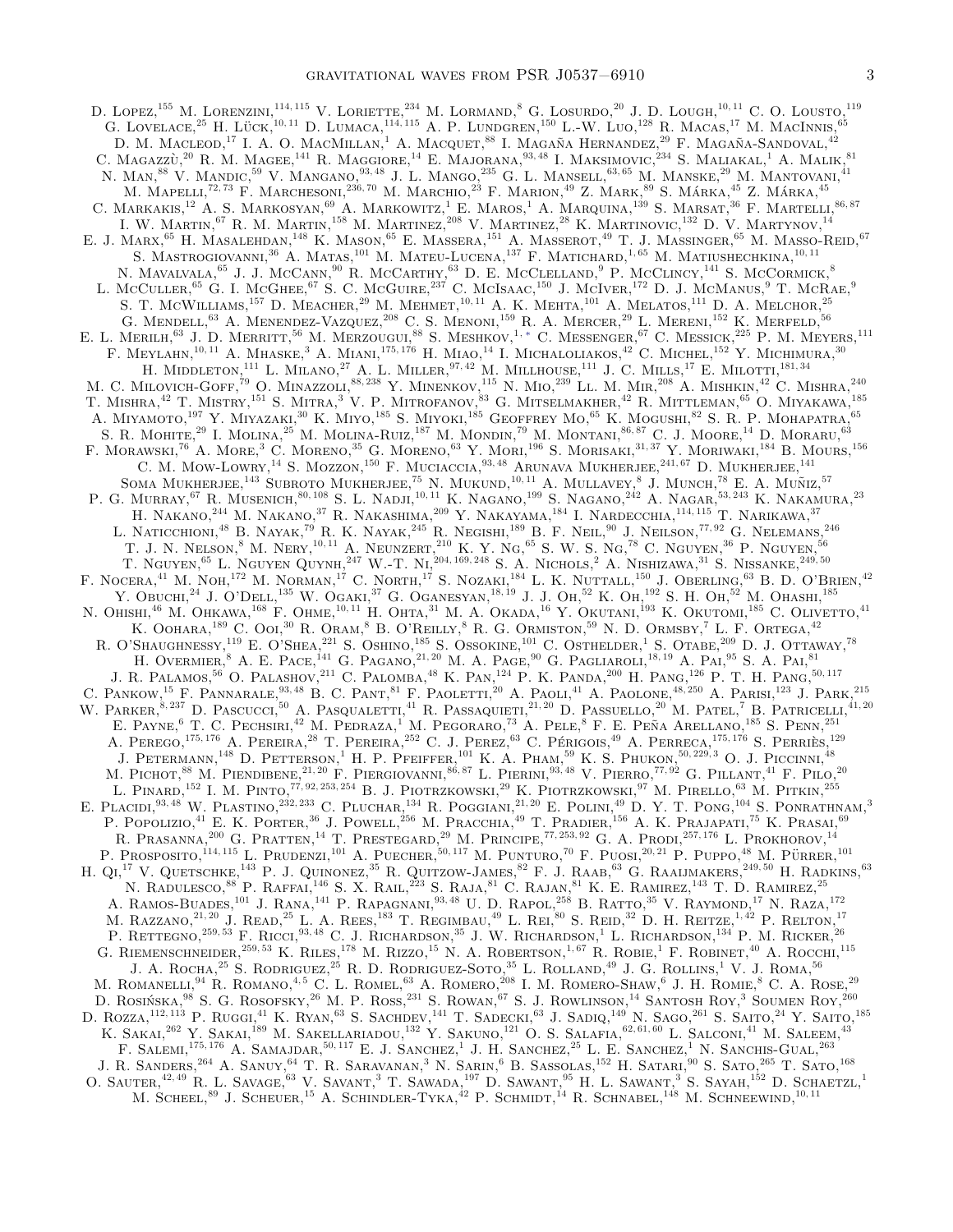R. M. S. SCHOFIELD,<sup>56</sup> A. SCHÖNBECK,<sup>148</sup> B. W. SCHULTE,<sup>10,11</sup> B. F. SCHUTZ,<sup>17,10</sup> E. SCHWARTZ,<sup>17</sup> J. SCOTT,<sup>67</sup> S. M. SCOTT.<sup>9</sup> M. SEGLAR-ARROYO,<sup>49</sup> E. SEIDEL,<sup>26</sup> T. SEKIGUCHI,<sup>31</sup> Y. SEKIGUCHI,<sup>266</sup> D. SELLERS,<sup>8</sup> A. S. SENGUPTA,<sup>260</sup> N. SENNETT,<sup>101</sup> D. SENTENAC,<sup>41</sup> E. G. SEO,<sup>104</sup> V. SEQUINO,<sup>27,5</sup> Y. SETYAWATI,<sup>10,11</sup> T. SHAFFER,<sup>63</sup> M. S. SHAHRIAR,<sup>15</sup> B. SHAMS,<sup>164</sup> L. SHAO,<sup>194</sup> S. SHARIFI,<sup>2</sup> A. SHARMA,<sup>18,19</sup> P. SHARMA,<sup>81</sup> P. SHAWHAN,<sup>100</sup> N. S. SHCHEBLANOV,<sup>227</sup> H. SHEN,<sup>26</sup> S. SHIBAGAKI,<sup>121</sup> M. SHIKAUCHI,<sup>31</sup> R. SHIMIZU,<sup>24</sup> T. SHIMODA,<sup>30</sup> K. SHIMODE,<sup>185</sup> R. SHINK,<sup>223</sup> H. SHINKAI,<sup>267</sup> T. SHISHIDO,<sup>47</sup> A. SHODA,<sup>23</sup> D. H. SHOEMAKER,<sup>65</sup> D. M. SHOEMAKER,<sup>225</sup> K. SHUKLA,<sup>187</sup> S. SHYAMSUNDAR,<sup>81</sup> M. SIENIAWSKA.<sup>98</sup> D. Sigg.<sup>63</sup> L. P. Singer,<sup>107</sup> D. Singh,<sup>141</sup> N. Singh,<sup>98</sup> A. Singha,<sup>147,50</sup> A. M. Sintes,<sup>137</sup> V. Sipala,112, 113 V. Skliris,<sup>17</sup> B. J. J. Slagmolen,<sup>9</sup> T. J. Slaven-Blair,<sup>90</sup> J. Smetana,<sup>14</sup> J. R. Smith,<sup>25</sup> R. J. E. SMITH,<sup>6</sup> S. N. SOMALA,<sup>268</sup> K. SOMIYA,<sup>209</sup> E. J. SON,<sup>52</sup> K. SONL<sup>3</sup> S. SONL<sup>2</sup> B. SORAZU,<sup>67</sup> V. SORDINL<sup>129</sup> F. SORRENTINO,<sup>80</sup> N. SORRENTINO,<sup>21, 20</sup> H. SOTANI,<sup>269</sup> R. SOULARD,<sup>88</sup> T. SOURADEEP,<sup>258, 3</sup> E. SOWELL,<sup>140</sup> V. Spagnuolo,<sup>147, 50</sup> A. P. Spencer, <sup>67</sup> M. Spera,<sup>72, 73</sup> A. K. Srivastava,<sup>75</sup> V. Srivastava,<sup>57</sup> K. Staats,<sup>15</sup> C. Stachie,<sup>88</sup> D. A. STEER,<sup>36</sup> J. STEINLECHNER,<sup>147,50</sup> S. STEINLECHNER,<sup>147,50</sup> D. J. STOPS,<sup>14</sup> M. STOVER,<sup>165</sup> K. A. STRAIN,<sup>67</sup> L. C. STRANG,<sup>111</sup> G. STRATTA,<sup>270,87</sup> A. STRUNK,<sup>63</sup> R. STURANL<sup>252</sup> A. L. STUVER,<sup>103</sup> J. SÜDBECK,<sup>148</sup> S. SUDHAGAR.<sup>3</sup> V. SUDHIR, <sup>65</sup> R. SUGIMOTO, <sup>271, 199</sup> H. G. SUH, <sup>29</sup> T. Z. SUMMERSCALES, <sup>272</sup> H. SUN, <sup>90</sup> L. SUN, <sup>9, 1</sup> S. SUNIL, <sup>75</sup> A. SUR, <sup>76</sup> J. SURESH,<sup>31, 37</sup> P. J. SUTTON.<sup>17</sup> TAKAMASA SUZUKI,<sup>168</sup> TOSHIKAZU SUZUKI,<sup>37</sup> B. L. SWINKELS,<sup>50</sup> M. J. SZCZEPANCZYK,<sup>42</sup> P. Szewczyk.<sup>98</sup> M. Tacca,<sup>50</sup> H. Tagoshi,<sup>37</sup> S. C. Tait,<sup>67</sup> H. Takahashi,<sup>273</sup> R. Takahashi,<sup>23</sup> A. Takamori,<sup>39</sup> S. Takano, $30\,$  H. Takeda, $30\,$  M. Takeda, $^{197}$  C. Talbot,<sup>1</sup> H. Tanaka, $^{274}$  Kazuyuki Tanaka, $^{197}$  Kenta Tanaka, $^{274}$ TAIKI TANAKA, <sup>37</sup> TAKAHIRO TANAKA, <sup>261</sup> A. J. TANASIJCZUK, <sup>97</sup> S. TANIOKA, <sup>23, 47</sup> D. B. TANNER, <sup>42</sup> D. Tao,<sup>1</sup> A. Tapia, <sup>25</sup> E. N. TAPIA SAN MARTIN,<sup>23</sup> E. N. TAPIA SAN MARTIN,<sup>50</sup> J. D. TASSON,<sup>186</sup> S. TELADA,<sup>275</sup> R. TENORIO,<sup>137</sup> L. Terkowski,<sup>148</sup> M. Test,<sup>29</sup> M. P. Thirugnanasambandam,<sup>3</sup> M. Thomas,<sup>8</sup> P. Thomas,<sup>63</sup> J. E. Thompson,<sup>17</sup> S. R. Thondapu, $^{81}$ K. A. Thorne, $^8$  E. Thrane, $^6$  Shubhanshu Tiwari, $^{155}$  Srishti Tiwari, $^{173}$  V. Tiwari, $^{17}$  K. Toland, $^{67}$ A. E. TOLLEY.<sup>150</sup> T. TOMARU.<sup>23</sup> Y. TOMIGAMI.<sup>197</sup> T. TOMURA.<sup>185</sup> M. TONELLI.<sup>21, 20</sup> A. TORRES-FORNÉ,<sup>118</sup> C. I. TORRIE.<sup>1</sup> I. TOSTA E MELO,<sup>112, 113</sup> D. TÖYRÄ,<sup>9</sup> A. TRAPANANTI.<sup>236, 70</sup> F. TRAVASSO, <sup>70, 236</sup> G. TRAYLOR,<sup>8</sup> M. C. TRINGALI.<sup>41</sup> A. TRIPATHEE,  $^{178}$  L. TROIANO,  $^{276,92}$  A. Trovato,  $^{36}$  L. Trozzo,  $^{185}$  R. J. Trudeau, <sup>1</sup> D. S. Tsal,  $^{120}$  D. Tsal,  $^{120}$ K. W. Tsang, $^{50,277,117}$  T. Tsang, $^{104}$  J-S. Tsao, $^{191}$  M. Tse, $^{65}$  R. Tso, $^{89}$  K. Tsubono, $^{30}$  S. Tsuchida, $^{197}$  L. Tsukada, $^{31}$ D. Tsuna,<sup>31</sup> T. Tsutsui,<sup>31</sup> T. Tsuzuki,<sup>24</sup> M. Turconi,<sup>88</sup> D. Tuyenbayev,<sup>128</sup> A. S. Ubhi,<sup>14</sup> N. Uchikata,<sup>37</sup> T. UCHIYAMA,  $^{185}$  R. P. UDALL,  $^{102,1}$  A. UEDA,  $^{180}$  T. UEHARA,  $^{278,279}$  K. UENO,  $^{31}$  G. UESHIMA,  $^{273}$  D. UGOLINI,  $^{280}$ C. S. UNNIKRISHNAN,<sup>173</sup> F. URAGUCHI,<sup>24</sup> A. L. URBAN,<sup>2</sup> T. USHIBA,<sup>37</sup> S. A. USMAN,<sup>125</sup> A. C. UTINA,<sup>147,50</sup> H. Vahlbruch,10, 11 G. Vajente,<sup>1</sup> A. Vajpeyi,<sup>6</sup> G. Valdes,<sup>2</sup> M. Valentini,175, 176 V. Valsan,<sup>29</sup> N. van Bakel,<sup>50</sup> M. VAN BEUZEKOM,<sup>50</sup> J. F. J. van den Brand,<sup>147,99,50</sup> C. Van Den Broeck,<sup>117,50</sup> D. C. Vander-Hyde,<sup>57</sup> L. VAN DER SCHAAF,<sup>50</sup> J. V. van Heijningen,<sup>90, 97</sup> M. H. P. M. van Putten,<sup>281</sup> M. Vardaro,<sup>229, 50</sup> A. F. Vargas,<sup>111</sup> V. VARMA.<sup>89</sup> M. VASÚTH, <sup>68</sup> A. VECCHIO,  $^{14}$  G. Vedovato,<sup>73</sup> J. Veitch,<sup>67</sup> P. J. Veitch,<sup>78</sup> K. Venkateswara,<sup>231</sup> J. VENNEBERG,  $^{10,11}$  G. VENUGOPALAN,  $^1$  D. VERKINDT,  $^{49}$  Y. VERMA,  $^{81}$  D. VESKE,  $^{45}$  F. VETRANO,  $^{86}$  A. VICERÉ,  $^{86,87}$ A. D. VIETS,<sup>235</sup> V. VILLA-ORTEGA,<sup>149</sup> J.-Y. VINET,<sup>88</sup> S. VITALE,<sup>65</sup> T. VO,<sup>57</sup> H. VOCCA,<sup>71,70</sup> E. R. G. von Reis,<sup>63</sup> C. VORVICK,  $^{63}$  S. P. VYATCHANIN,  $^{83}$  L. E. WADE,  $^{165}$  M. WADE,  $^{165}$  K. J. WAGNER,  $^{119}$  R. C. WALET,  $^{50}$  M. WALKER,  $^7$ G. S. WALLACE,  $32$  L. WALLACE,  $1$  S. Walsh,  $29$  J. Wang,  $169$  J. Z. Wang,  $178$  W. H. Wang,  $143$  R. L. Ward,  $9$  J. Warner,  $63$ M. WAS.<sup>49</sup> T. WASHIMI.<sup>23</sup> N. Y. WASHINGTON,<sup>1</sup> J. WATCHI,<sup>138</sup> B. WEAVER,<sup>63</sup> L. WEI,<sup>10, 11</sup> M. WEINERT,<sup>10, 11</sup> A. J. WEINSTEIN,<sup>1</sup> R. WEISS,<sup>65</sup> C. M. WELLER,<sup>231</sup> F. WELLMANN,<sup>10,11</sup> L. WEN,<sup>90</sup> P. WESSELS,<sup>10,11</sup> J. W. WESTHOUSE,<sup>35</sup> K. WETTE, <sup>9</sup> J. T. WHELAN,<sup>119</sup> D. D. WHITE,<sup>25</sup> B. F. WHITING,<sup>42</sup> C. WHITTLE,<sup>65</sup> D. WILKEN,<sup>10,11</sup> D. WILLIAMS,<sup>67</sup> M. J. Williams,<sup>67</sup> A. R. Williamson,<sup>150</sup> J. L. Willis,<sup>1</sup> B. Willke,10, 11 D. J. Wilson,<sup>134</sup> W. Winkler,10, 11 C. C. WIPF, <sup>1</sup> T. WLODARCZYK,<sup>101</sup> G. WOAN,<sup>67</sup> J. WOEHLER,<sup>10,11</sup> J. K. WOFFORD,<sup>119</sup> I. C. F. WONG,<sup>104</sup> J. WRANGEL,<sup>10,11</sup> C. WU,<sup>124</sup> D. S. WU,<sup>10, 11</sup> H. WU,<sup>124</sup> S. WU,<sup>124</sup> D. M. WYSOCKI,<sup>29, 119</sup> L. XIAO,<sup>1</sup> W-R. XU,<sup>191</sup> T. YAMADA,<sup>274</sup> H. YAMAMOTO,<sup>1</sup> KAZUHIRO YAMAMOTO,<sup>184</sup> KOHEI YAMAMOTO,<sup>274</sup> T. YAMAMOTO,<sup>185</sup> K. YAMASHITA,<sup>184</sup> R. YAMAZAKI,<sup>193</sup> F. W. YANG,<sup>164</sup> L. YANG,<sup>159</sup> YANG YANG,<sup>42</sup> YI YANG,<sup>282</sup> Z. YANG,<sup>59</sup> M. J. YAP,<sup>9</sup> D. W. YEELES,<sup>17</sup> A. B. YELIKAR,<sup>119</sup> M. YING,<sup>120</sup> K. YOKOGAWA,<sup>196</sup> J. YOKOYAMA,<sup>31,30</sup> T. YOKOZAWA,<sup>185</sup> A. YOON,<sup>7</sup> T. YOSHIOKA,<sup>196</sup> HANG YU,<sup>89</sup> HAOCUN YU,<sup>65</sup> H. YUZURIHARA,<sup>37</sup> A. ZADROŻNY,<sup>220</sup> M. ZANOLIN,<sup>35</sup> S. ZEIDLER,<sup>283</sup> T. ZELENOVA,<sup>41</sup> J.-P. ZENDRI,<sup>73</sup> M. ZEVIN,<sup>15</sup> M. ZHAN,<sup>169</sup> H. ZHANG,<sup>191</sup> J. ZHANG,<sup>90</sup> L. ZHANG,<sup>1</sup> R. ZHANG,<sup>42</sup> T. ZHANG,<sup>14</sup> C. ZHAO,<sup>90</sup> G. ZHAO,<sup>138</sup> YUE ZHAO,<sup>164</sup> YUHANG ZHAO,<sup>23</sup> Z. ZHOU,<sup>15</sup> X. J. ZHU,<sup>6</sup> Z.-H. ZHU,<sup>110</sup> M. E. ZUCKER,<sup>1,65</sup> AND J. ZWEIZIG<sup>1</sup> The LIGO Scientific Collaboration, the Virgo Collaboration and the KAGRA Collaboration D. ANTONOPOULOU,<sup>284</sup> Z. ARZOUMANIAN,<sup>285</sup> T. ENOTO,<sup>286</sup> C. M. ESPINOZA,<sup>287</sup> AND S. GUILLOT<sup>288, 289</sup>

 $1$ LIGO, California Institute of Technology, Pasadena, CA 91125, USA

<sup>2</sup>Louisiana State University, Baton Rouge, LA 70803, USA

<sup>3</sup>Inter-University Centre for Astronomy and Astrophysics, Pune 411007, India

 $4$ Dipartimento di Farmacia, Università di Salerno, I-84084 Fisciano, Salerno, Italy

5 INFN, Sezione di Napoli, Complesso Universitario di Monte S.Angelo, I-80126 Napoli, Italy

 $6$ OzGrav, School of Physics & Astronomy, Monash University, Clayton 3800, Victoria, Australia

<sup>7</sup>Christopher Newport University, Newport News, VA 23606, USA

<sup>8</sup>LIGO Livingston Observatory, Livingston, LA 70754, USA

<sup>9</sup>OzGrav, Australian National University, Canberra, Australian Capital Territory 0200, Australia

 $10$  Max Planck Institute for Gravitational Physics (Albert Einstein Institute), D-30167 Hannover, Germany

 $11$ Leibniz Universität Hannover, D-30167 Hannover, Germany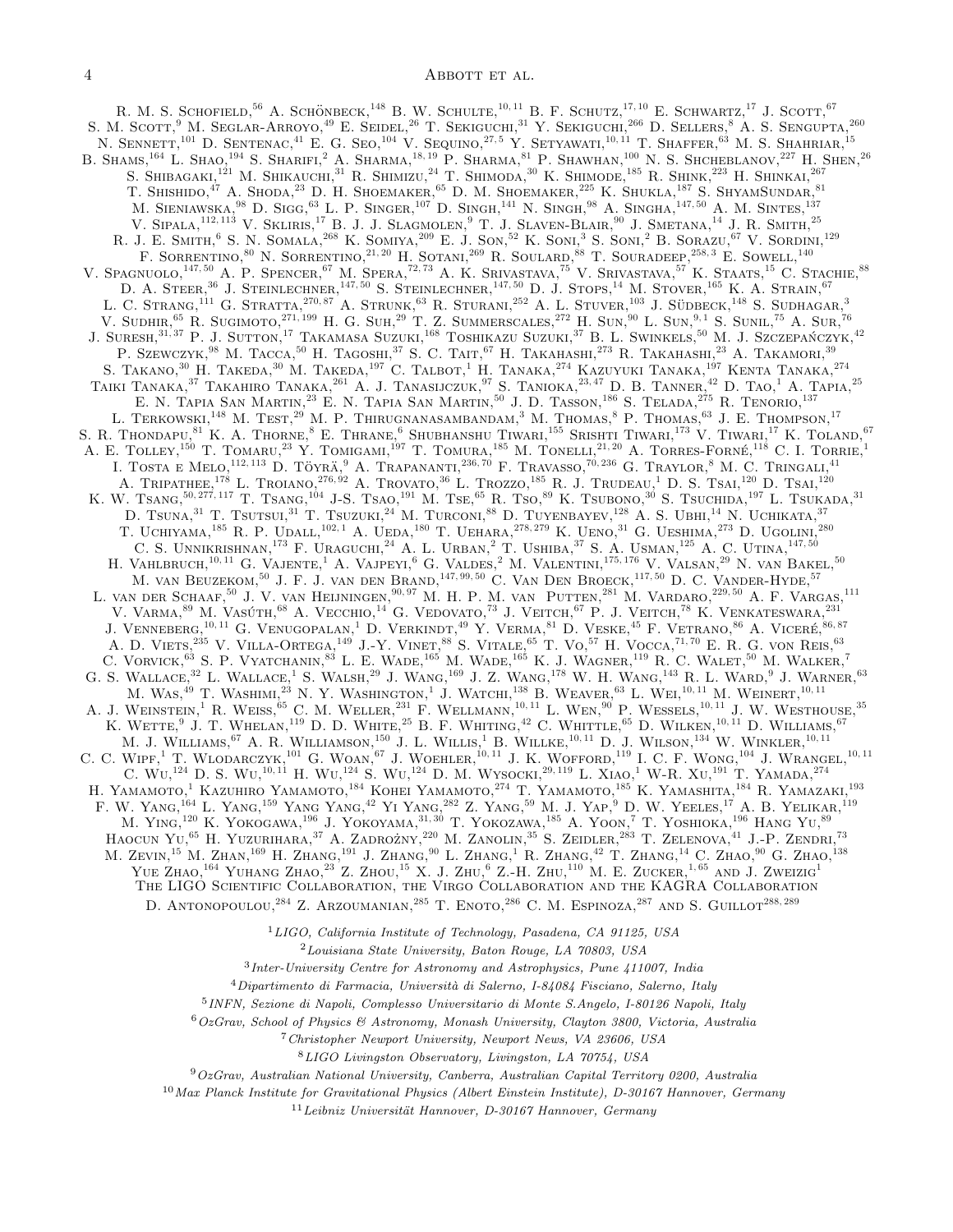### GRAVITATIONAL WAVES FROM PSR J0537–6910 5

University of Cambridge, Cambridge CB2 1TN, United Kingdom

13 Theoretisch-Physikalisches Institut, Friedrich-Schiller-Universität Jena, D-07743 Jena, Germany

University of Birmingham, Birmingham B15 2TT, United Kingdom

Center for Interdisciplinary Exploration & Research in Astrophysics (CIERA), Northwestern University, Evanston, IL 60208, USA

<sup>16</sup> Instituto Nacional de Pesquisas Espaciais, 12227-010 São José dos Campos, São Paulo, Brazil

<sup>17</sup> Gravity Exploration Institute, Cardiff University, Cardiff CF24 3AA, United Kingdom

Gran Sasso Science Institute (GSSI), I-67100 L'Aquila, Italy

INFN, Laboratori Nazionali del Gran Sasso, I-67100 Assergi, Italy

INFN, Sezione di Pisa, I-56127 Pisa, Italy

 $^{21}$ Università di Pisa, I-56127 Pisa, Italy

International Centre for Theoretical Sciences, Tata Institute of Fundamental Research, Bengaluru 560089, India

<sup>23</sup> Gravitational Wave Science Project, National Astronomical Observatory of Japan (NAOJ), Mitaka City, Tokyo 181-8588, Japan

Advanced Technology Center, National Astronomical Observatory of Japan (NAOJ), Mitaka City, Tokyo 181-8588, Japan

California State University Fullerton, Fullerton, CA 92831, USA

NCSA, University of Illinois at Urbana-Champaign, Urbana, IL 61801, USA

<sup>27</sup> Università di Napoli "Federico II", Complesso Universitario di Monte S.Angelo, I-80126 Napoli, Italy

 $^{28}$ Université de Lyon, Université Claude Bernard Lyon 1, CNRS, Institut Lumière Matière, F-69622 Villeurbanne, France

University of Wisconsin-Milwaukee, Milwaukee, WI 53201, USA

Department of Physics, The University of Tokyo, Bunkyo-ku, Tokyo 113-0033, Japan

Research Center for the Early Universe (RESCEU), The University of Tokyo, Bunkyo-ku, Tokyo 113-0033, Japan

SUPA, University of Strathclyde, Glasgow G1 1XQ, United Kingdom

Dipartimento di Matematica e Informatica, Università di Udine, I-33100 Udine, Italy

INFN, Sezione di Trieste, I-34127 Trieste, Italy

Embry-Riddle Aeronautical University, Prescott, AZ 86301, USA

Universit´e de Paris, CNRS, Astroparticule et Cosmologie, F-75006 Paris, France

Institute for Cosmic Ray Research (ICRR), KAGRA Observatory, The University of Tokyo, Kashiwa City, Chiba 277-8582, Japan

Accelerator Laboratory, High Energy Accelerator Research Organization (KEK), Tsukuba City, Ibaraki 305-0801, Japan

Earthquake Research Institute, The University of Tokyo, Bunkyo-ku, Tokyo 113-0032, Japan

<sup>40</sup> Université Paris-Saclay, CNRS/IN2P3, IJCLab, 91405 Orsay, France

European Gravitational Observatory (EGO), I-56021 Cascina, Pisa, Italy

University of Florida, Gainesville, FL 32611, USA

Chennai Mathematical Institute, Chennai 603103, India

Department of Mathematics and Physics, Hirosaki University, Hirosaki City, Aomori 036-8561, Japan

Columbia University, New York, NY 10027, USA

<sup>46</sup> Kamioka Branch, National Astronomical Observatory of Japan (NAOJ), Kamioka-cho, Hida City, Gifu 506-1205, Japan

The Graduate University for Advanced Studies (SOKENDAI), Mitaka City, Tokyo 181-8588, Japan

INFN, Sezione di Roma, I-00185 Roma, Italy

<sup>49</sup> Univ. Grenoble Alpes, Laboratoire d'Annecy de Physique des Particules (LAPP), Université Savoie Mont Blanc, CNRS/IN2P3, F-74941 Annecy, France

Nikhef, Science Park 105, 1098 XG Amsterdam, Netherlands

<sup>51</sup> Korea Institute of Science and Technology Information (KISTI), Yuseong-gu, Daejeon 34141, Korea

National Institute for Mathematical Sciences, Daejeon 34047, South Korea

INFN Sezione di Torino, I-10125 Torino, Italy

International College, Osaka University, Toyonaka City, Osaka 560-0043, Japan

<sup>55</sup>School of High Energy Accelerator Science, The Graduate University for Advanced Studies (SOKENDAI), Tsukuba City, Ibaraki

305-0801, Japan

University of Oregon, Eugene, OR 97403, USA

Syracuse University, Syracuse, NY 13244, USA

Université de Liège, B-4000 Liège, Belgium

University of Minnesota, Minneapolis, MN 55455, USA

Università degli Studi di Milano-Bicocca, I-20126 Milano, Italy

INFN, Sezione di Milano-Bicocca, I-20126 Milano, Italy

INAF, Osservatorio Astronomico di Brera sede di Merate, I-23807 Merate, Lecco, Italy

LIGO Hanford Observatory, Richland, WA 99352, USA

Institut de Ciències del Cosmos, Universitat de Barcelona, C/ Martí i Franquès 1, Barcelona, 08028, Spain

LIGO, Massachusetts Institute of Technology, Cambridge, MA 02139, USA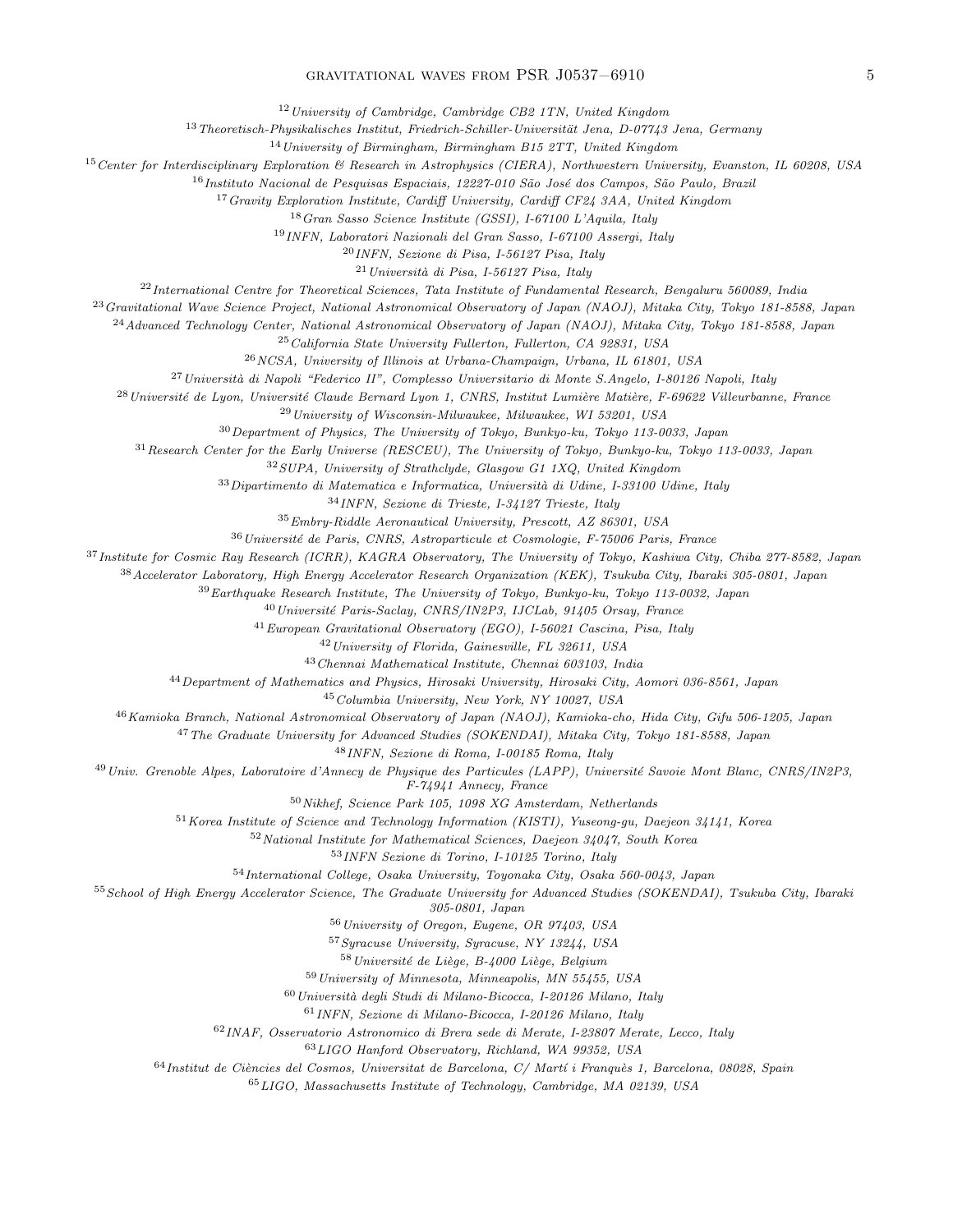### **ABBOTT ET AL.**

Dipartimento di Medicina, "Chirurgia e Odontoiatria Scuola Medica Salernitana", Università di Salerno, I-84081 Baronissi, Salerno, Italy

SUPA, University of Glasgow, Glasgow G12 8QQ, United Kingdom

Wigner RCP, RMKI, H-1121 Budapest, Konkoly Thege Miklós út 29-33, Hungary

Stanford University, Stanford, CA 94305, USA

INFN, Sezione di Perugia, I-06123 Perugia, Italy

Universit`a di Perugia, I-06123 Perugia, Italy

Universit`a di Padova, Dipartimento di Fisica e Astronomia, I-35131 Padova, Italy

INFN, Sezione di Padova, I-35131 Padova, Italy

Montana State University, Bozeman, MT 59717, USA

Institute for Plasma Research, Bhat, Gandhinagar 382428, India

Nicolaus Copernicus Astronomical Center, Polish Academy of Sciences, 00-716, Warsaw, Poland

<sup>77</sup> Dipartimento di Ingegneria, Università del Sannio, I-82100 Benevento, Italy

OzGrav, University of Adelaide, Adelaide, South Australia 5005, Australia

California State University, Los Angeles, 5151 State University Dr, Los Angeles, CA 90032, USA

INFN, Sezione di Genova, I-16146 Genova, Italy

RRCAT, Indore, Madhya Pradesh 452013, India

Missouri University of Science and Technology, Rolla, MO 65409, USA

Faculty of Physics, Lomonosov Moscow State University, Moscow 119991, Russia

SUPA, University of the West of Scotland, Paisley PA1 2BE, United Kingdom

Bar-Ilan University, Ramat Gan, 5290002, Israel

Universit`a degli Studi di Urbino "Carlo Bo", I-61029 Urbino, Italy

INFN, Sezione di Firenze, I-50019 Sesto Fiorentino, Firenze, Italy

88 Artemis, Université Côte d'Azur, Observatoire Côte d'Azur, CNRS, F-06304 Nice, France

Caltech CaRT, Pasadena, CA 91125, USA

OzGrav, University of Western Australia, Crawley, Western Australia 6009, Australia

Dipartimento di Fisica "E.R. Caianiello", Università di Salerno, I-84084 Fisciano, Salerno, Italy

INFN, Sezione di Napoli, Gruppo Collegato di Salerno, Complesso Universitario di Monte S. Angelo, I-80126 Napoli, Italy

Universit`a di Roma "La Sapienza", I-00185 Roma, Italy

Univ Rennes, CNRS, Institut FOTON - UMR6082, F-3500 Rennes, France

Indian Institute of Technology Bombay, Powai, Mumbai 400 076, India

96 Laboratoire Kastler Brossel, Sorbonne Université, CNRS, ENS-Université PSL, Collège de France, F-75005 Paris, France

Université catholique de Louvain, B-1348 Louvain-la-Neuve, Belgium

Astronomical Observatory Warsaw University, 00-478 Warsaw, Poland

VU University Amsterdam, 1081 HV Amsterdam, Netherlands

University of Maryland, College Park, MD 20742, USA

Max Planck Institute for Gravitational Physics (Albert Einstein Institute), D-14476 Potsdam, Germany

School of Physics, Georgia Institute of Technology, Atlanta, GA 30332, USA

Villanova University, 800 Lancaster Ave, Villanova, PA 19085, USA

Faculty of Science, Department of Physics, The Chinese University of Hong Kong, Shatin, N.T., Hong Kong

Stony Brook University, Stony Brook, NY 11794, USA

Center for Computational Astrophysics, Flatiron Institute, New York, NY 10010, USA

NASA Goddard Space Flight Center, Greenbelt, MD 20771, USA

Dipartimento di Fisica, Università degli Studi di Genova, I-16146 Genova, Italy

Tsinghua University, Beijing 100084, China

Department of Astronomy, Beijing Normal University, Beijing 100875, China

 $111OzGrav$ , University of Melbourne, Parkville, Victoria 3010, Australia

Universit`a degli Studi di Sassari, I-07100 Sassari, Italy

INFN, Laboratori Nazionali del Sud, I-95125 Catania, Italy

Università di Roma Tor Vergata, I-00133 Roma, Italy

INFN, Sezione di Roma Tor Vergata, I-00133 Roma, Italy

University of Sannio at Benevento, I-82100 Benevento, Italy and INFN, Sezione di Napoli, I-80100 Napoli, Italy

Institute for Gravitational and Subatomic Physics (GRASP), Utrecht University, Princetonplein 1, 3584 CC Utrecht, Netherlands

Departamento de Astronomía y Astrofísica, Universitat de València, E-46100 Burjassot, València, Spain

Rochester Institute of Technology, Rochester, NY 14623, USA

National Tsing Hua University, Hsinchu City, 30013 Taiwan, Republic of China

Department of Applied Physics, Fukuoka University, Jonan, Fukuoka City, Fukuoka 814-0180, Japan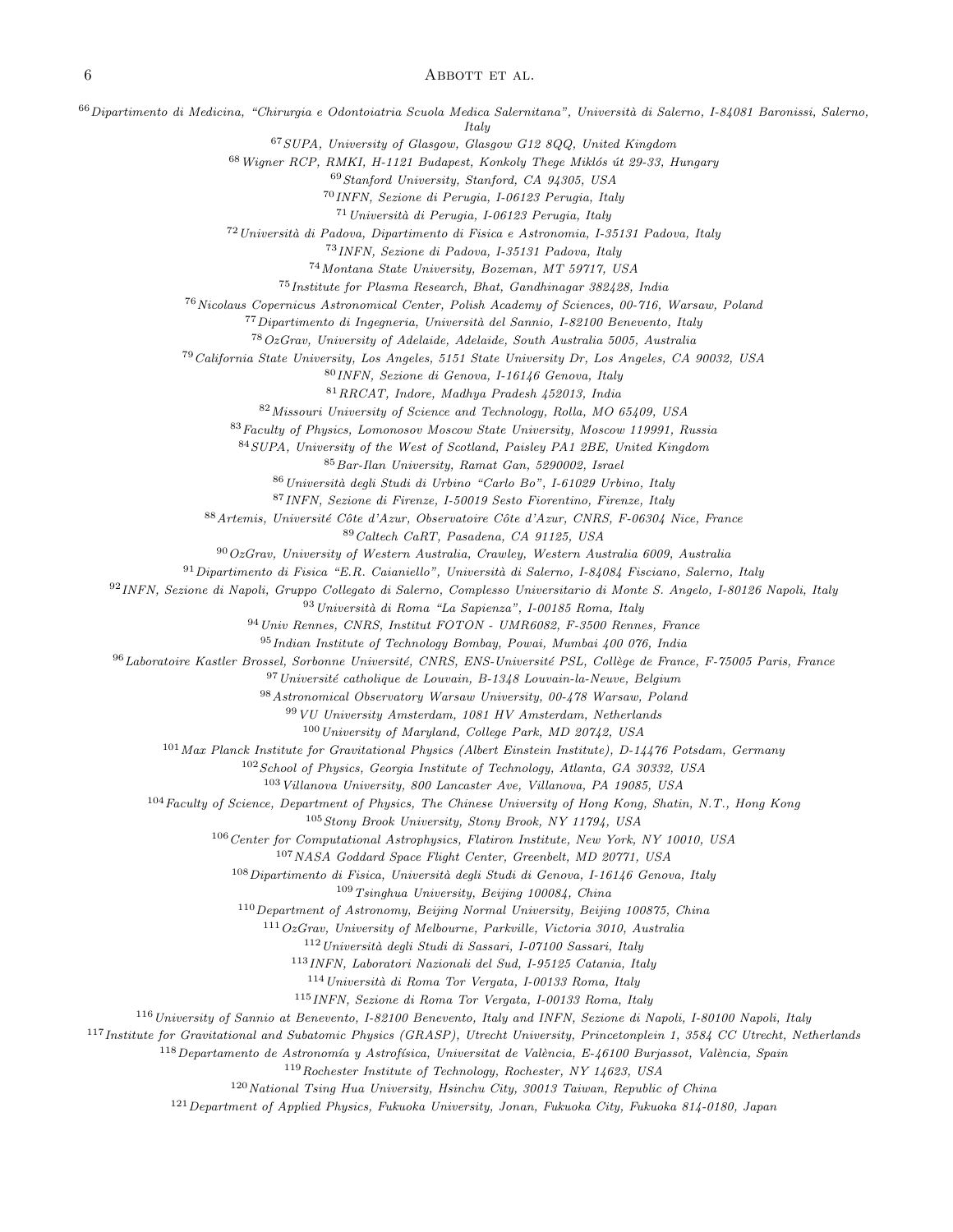### GRAVITATIONAL WAVES FROM PSR J0537–6910 7

OzGrav, Charles Sturt University, Wagga Wagga, New South Wales 2678, Australia

Department of Physics, Tamkang University, Danshui Dist., New Taipei City 25137, Taiwan

Department of Physics and Institute of Astronomy, National Tsing Hua University, Hsinchu 30013, Taiwan

University of Chicago, Chicago, IL 60637, USA

<sup>126</sup>Department of Physics, Center for High Energy and High Field Physics, National Central University, Zhongli District, Taoyuan City 32001, Taiwan

Dipartimento di Ingegneria Industriale (DIIN), Università di Salerno, I-84084 Fisciano, Salerno, Italy

Institute of Physics, Academia Sinica, Nankang, Taipei 11529, Taiwan

Institut de Physique des 2 Infinis de Lyon (IP2I), CNRS/IN2P3, Université de Lyon, Université Claude Bernard Lyon 1, F-69622

Villeurbanne, France

Seoul National University, Seoul 08826, South Korea

Pusan National University, Busan 46241, South Korea

King's College London, University of London, London WC2R 2LS, United Kingdom

INAF, Osservatorio Astronomico di Padova, I-35122 Padova, Italy

University of Arizona, Tucson, AZ 85721, USA

Rutherford Appleton Laboratory, Didcot OX11 0DE, United Kingdom

Université libre de Bruxelles, Avenue Franklin Roosevelt 50 - 1050 Bruxelles, Belgium

Universitat de les Illes Balears, IAC3—IEEC, E-07122 Palma de Mallorca, Spain

 $^{138}$ Université Libre de Bruxelles, Brussels 1050, Belgium

Departamento de Matemáticas, Universitat de València, E-46100 Burjassot, València, Spain

Texas Tech University, Lubbock, TX 79409, USA

<sup>141</sup> The Pennsylvania State University, University Park, PA 16802, USA

University of Rhode Island, Kingston, RI 02881, USA

The University of Texas Rio Grande Valley, Brownsville, TX 78520, USA

Bellevue College, Bellevue, WA 98007, USA

Scuola Normale Superiore, Piazza dei Cavalieri, 7 - 56126 Pisa, Italy

146 MTA-ELTE Astrophysics Research Group, Institute of Physics, Eötvös University, Budapest 1117, Hungary

Maastricht University, 6200 MD, Maastricht, Netherlands

Universität Hamburg, D-22761 Hamburg, Germany

IGFAE, Campus Sur, Universidade de Santiago de Compostela, 15782 Spain

University of Portsmouth, Portsmouth, PO1 3FX, United Kingdom

The University of Sheffield, Sheffield S10 2TN, United Kingdom

<sup>152</sup>Laboratoire des Matériaux Avancés (LMA), Institut de Physique des 2 Infinis (IP2I) de Lyon, CNRS/IN2P3, Université de Lyon,

Université Claude Bernard Lyon 1, F-69622 Villeurbanne, France

 $^{153}$ Dipartimento di Scienze Matematiche, Fisiche e Informatiche, Università di Parma, I-43124 Parma, Italy

INFN, Sezione di Milano Bicocca, Gruppo Collegato di Parma, I-43124 Parma, Italy

<sup>155</sup> Physik-Institut, University of Zurich, Winterthurerstrasse 190, 8057 Zurich, Switzerland

 $^{156}\,Université$  de Strasbourg, CNRS, IPHC UMR 7178, F-67000 Strasbourg, France

West Virginia University, Morgantown, WV 26506, USA

Montclair State University, Montclair, NJ 07043, USA

Colorado State University, Fort Collins, CO 80523, USA

Institute for Nuclear Research, Hungarian Academy of Sciences, Bem t'er 18/c, H-4026 Debrecen, Hungary

<sup>161</sup> CNR-SPIN, c/o Università di Salerno, I-84084 Fisciano, Salerno, Italy

Scuola di Ingegneria, Università della Basilicata, I-85100 Potenza, Italy

<sup>163</sup> Observatori Astronòmic, Universitat de València, E-46980 Paterna, València, Spain

The University of Utah, Salt Lake City, UT 84112, USA

Kenyon College, Gambier, OH 43022, USA

Vrije Universiteit Amsterdam, 1081 HV, Amsterdam, Netherlands

Department of Astronomy, The University of Tokyo, Mitaka City, Tokyo 181-8588, Japan

Faculty of Engineering, Niigata University, Nishi-ku, Niigata City, Niigata 950-2181, Japan

State Key Laboratory of Magnetic Resonance and Atomic and Molecular Physics, Innovation Academy for Precision Measurement

Science and Technology (APM), Chinese Academy of Sciences, Xiao Hong Shan, Wuhan 430071, China

University of Szeged, Dóm tér 9, Szeged 6720, Hungary

Universiteit Gent, B-9000 Gent, Belgium

University of British Columbia, Vancouver, BC V6T 1Z4, Canada

Tata Institute of Fundamental Research, Mumbai 400005, India

INAF, Osservatorio Astronomico di Capodimonte, I-80131 Napoli, Italy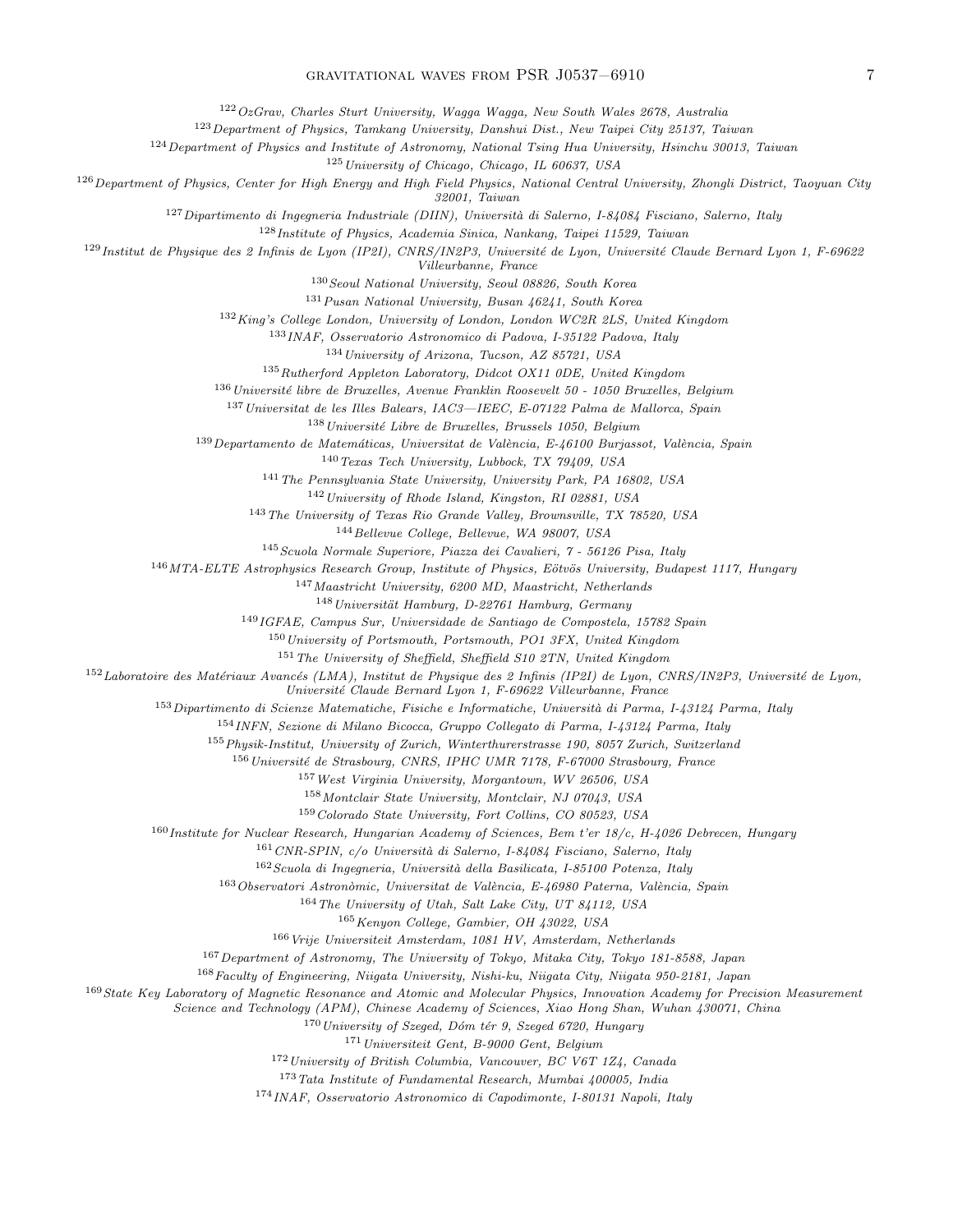## **ABBOTT ET AL.**

Università di Trento, Dipartimento di Fisica, I-38123 Povo, Trento, Italy

INFN, Trento Institute for Fundamental Physics and Applications, I-38123 Povo, Trento, Italy

The University of Mississippi, University, MS 38677, USA

University of Michigan, Ann Arbor, MI 48109, USA

Department of Physics, School of Natural Science, Ulsan National Institute of Science and Technology (UNIST), Ulju-gun, Ulsan

44919, Korea

Applied Research Laboratory, High Energy Accelerator Research Organization (KEK), Tsukuba City, Ibaraki 305-0801, Japan

Dipartimento di Fisica, Università di Trieste, I-34127 Trieste, Italy

<sup>182</sup> Chinese Academy of Sciences, Shanghai Astronomical Observatory, Shanghai 200030, China

American University, Washington, D.C. 20016, USA

Faculty of Science, University of Toyama, Toyama City, Toyama 930-8555, Japan

Institute for Cosmic Ray Research (ICRR), KAGRA Observatory, The University of Tokyo, Kamioka-cho, Hida City, Gifu 506-1205,

Japan

Carleton College, Northfield, MN 55057, USA

University of California, Berkeley, CA 94720, USA

College of Industrial Technology, Nihon University, Narashino City, Chiba 275-8575, Japan

Graduate School of Science and Technology, Niigata University, Nishi-ku, Niigata City, Niigata 950-2181, Japan

Department of Physics and Astronomy, Haverford College, 370 Lancaster Ave, Haverford, PA 19041, USA

Department of Physics, National Taiwan Normal University, sec. 4, Taipei 116, Taiwan

Astronomy & Space Science, Chungnam National University, Yuseong-gu, Daejeon 34134, Korea, Korea

Department of Physics and Mathematics, Aoyama Gakuin University, Sagamihara City, Kanagawa 252-5258, Japan

Kavli Institute for Astronomy and Astrophysics, Peking University, Haidian District, Beijing 100871, China

Yukawa Institute for Theoretical Physics (YITP), Kyoto University, Sakyou-ku, Kyoto City, Kyoto 606-8502, Japan

Graduate School of Science and Engineering, University of Toyama, Toyama City, Toyama 930-8555, Japan

Department of Physics, Graduate School of Science, Osaka City University, Sumiyoshi-ku, Osaka City, Osaka 558-8585, Japan

Nambu Yoichiro Institute of Theoretical and Experimental Physics (NITEP), Osaka City University, Sumiyoshi-ku, Osaka City, Osaka

558-8585, Japan

Institute of Space and Astronautical Science (JAXA), Chuo-ku, Sagamihara City, Kanagawa 252-0222, Japan

 $^{200}$ Directorate of Construction, Services & Estate Management, Mumbai 400094 India

 $^{201}$ Universiteit Antwerpen, Prinsstraat 13, 2000 Antwerpen, Belgium

University of Białystok, 15-424 Białystok, Poland

Department of Physics, Ewha Womans University, Seodaemun-gu, Seoul 03760, Korea

<sup>204</sup> National Astronomical Observatories, Chinese Academic of Sciences, Chaoyang District, Beijing, China

School of Astronomy and Space Science, University of Chinese Academy of Sciences, Chaoyang District, Beijing, China

 $^{206}$ University of Southampton, Southampton SO17 1BJ, United Kingdom

Institute for Cosmic Ray Research (ICRR), The University of Tokyo, Kashiwa City, Chiba 277-8582, Japan

 $^{208}$ Institut de Física d'Altes Energies (IFAE), Barcelona Institute of Science and Technology, and ICREA, E-08193 Barcelona, Spain

Graduate School of Science and Technology, Tokyo Institute of Technology, Meguro-ku, Tokyo 152-8551, Japan

 $^{210}$  University of Washington Bothell, Bothell, WA 98011, USA

Institute of Applied Physics, Nizhny Novgorod, 603950, Russia

 $^{212}Ewha$  Womans University, Seoul 03760, South Korea

Inje University Gimhae, South Gyeongsang 50834, South Korea

Department of Physics, Myongji University, Yongin 17058, Korea

Korea Astronomy and Space Science Institute (KASI), Yuseong-gu, Daejeon 34055, Korea

Department of Physical Science, Hiroshima University, Higashihiroshima City, Hiroshima 903-0213, Japan

Bard College, 30 Campus Rd, Annandale-On-Hudson, NY 12504, USA

Institute for Cosmic Ray Research (ICRR), Research Center for Cosmic Neutrinos (RCCN), The University of Tokyo, Kamioka-cho,

Hida City, Gifu 506-1205, Japan

Institute of Mathematics, Polish Academy of Sciences, 00656 Warsaw, Poland

 $^{220}$ National Center for Nuclear Research, 05-400 Świerk-Otwock, Poland

Cornell University, Ithaca, NY 14850, USA

Institute for Advanced Research, Nagoya University, Furocho, Chikusa-ku, Nagoya City, Aichi 464-8602, Japan

 $^{223}\!$ Université de Montréal/Polytechnique, Montreal, Quebec H3T 1J4, Canada

 $^{224}$ Laboratoire Lagrange, Université Côte d'Azur, Observatoire Côte d'Azur, CNRS, F-06304 Nice, France

Department of Physics, University of Texas, Austin, TX 78712, USA

 $^{226}$ Department of Physics, Hanyang University, Seoul 04763, Korea

<sup>227</sup> NAVIER, École des Ponts, Univ Gustave Eiffel, CNRS, Marne-la-Vallée, France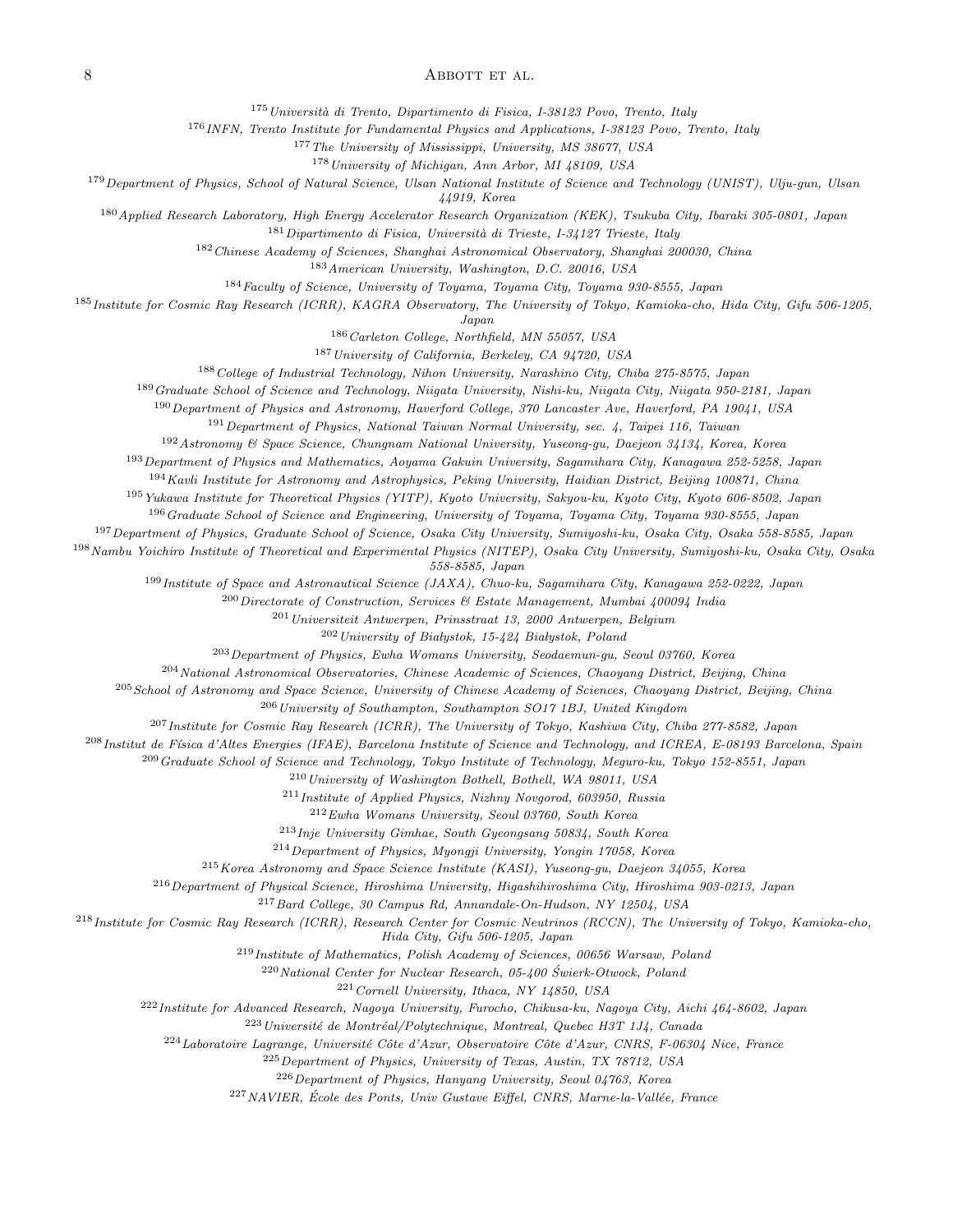$^{228}$ National Center for High-performance computing, National Applied Research Laboratories, Hsinchu Science Park, Hsinchu City

30076, Taiwan

<sup>229</sup>Institute for High-Energy Physics, University of Amsterdam, Science Park 904, 1098 XH Amsterdam, Netherlands

<sup>230</sup>NASA Marshall Space Flight Center, Huntsville, AL 35811, USA

<sup>231</sup>University of Washington, Seattle, WA 98195, USA

 $^{232}$ Dipartimento di Matematica e Fisica, Università degli Studi Roma Tre, I-00146 Roma, Italy

<sup>233</sup>INFN, Sezione di Roma Tre, I-00146 Roma, Italy

<sup>234</sup>ESPCI, CNRS, F-75005 Paris, France

<sup>235</sup>Concordia University Wisconsin, Mequon, WI 53097, USA

<sup>236</sup> Università di Camerino, Dipartimento di Fisica, I-62032 Camerino, Italy

<sup>237</sup>Southern University and A&M College, Baton Rouge, LA 70813, USA

<sup>238</sup>Centre Scientifique de Monaco, 8 quai Antoine Ier, MC-98000, Monaco

<sup>239</sup>Institute for Photon Science and Technology, The University of Tokyo, Bunkyo-ku, Tokyo 113-8656, Japan

 $^{240}$ Indian Institute of Technology Madras, Chennai 600036, India

<sup>241</sup>Saha Institute of Nuclear Physics, Bidhannagar, West Bengal 700064, India

 $^{242}$ The Applied Electromagnetic Research Institute, National Institute of Information and Communications Technology (NICT), Koganei

City, Tokyo 184-8795, Japan

 $^{243}\!$  Institut des Hautes Etudes Scientifiques, F-91440 Bures-sur-Yvette, France

<sup>244</sup>Faculty of Law, Ryukoku University, Fushimi-ku, Kyoto City, Kyoto 612-8577, Japan

<sup>245</sup>Indian Institute of Science Education and Research, Kolkata, Mohanpur, West Bengal 741252, India

<sup>246</sup>Department of Astrophysics/IMAPP, Radboud University Nijmegen, P.O. Box 9010, 6500 GL Nijmegen, Netherlands

<sup>247</sup> Department of Physics, University of Notre Dame, Notre Dame, IN 46556, USA

<sup>248</sup>Department of Physics, National Tsing Hua University, Hsinchu 30013, Taiwan

<sup>249</sup>GRAPPA, Anton Pannekoek Institute for Astronomy and Institute for High-Energy Physics, University of Amsterdam, Science Park 904, 1098 XH Amsterdam, Netherlands

<sup>250</sup>Consiglio Nazionale delle Ricerche - Istituto dei Sistemi Complessi, Piazzale Aldo Moro 5, I-00185 Roma, Italy

 $^{251}Hobart$  and William Smith Colleges, Geneva, NY 14456, USA

<sup>252</sup>International Institute of Physics, Universidade Federal do Rio Grande do Norte, Natal RN 59078-970, Brazil

<sup>253</sup>Museo Storico della Fisica e Centro Studi e Ricerche "Enrico Fermi", I-00184 Roma, Italy

 $^{254}$ Department of Engineering, University of Sannio, Benevento 82100, Italy

<sup>255</sup>Lancaster University, Lancaster LA1 4YW, United Kingdom

 $^{256}OzGrav$ , Swinburne University of Technology, Hawthorn VIC 3122, Australia

<sup>257</sup> Università di Trento, Dipartimento di Matematica, I-38123 Povo, Trento, Italy

<sup>258</sup>Indian Institute of Science Education and Research, Pune, Maharashtra 411008, India

 $^{259}$ Dipartimento di Fisica, Università degli Studi di Torino, I-10125 Torino, Italy

<sup>260</sup>Indian Institute of Technology, Palaj, Gandhinagar, Gujarat 382355, India

<sup>261</sup>Department of Physics, Kyoto University, Sakyou-ku, Kyoto City, Kyoto 606-8502, Japan

<sup>262</sup>Department of Electronic Control Engineering, National Institute of Technology, Nagaoka College, Nagaoka City, Niigata 940-8532,

Japan

<sup>263</sup> Centro de Astrofísica e Gravitação (CENTRA), Departamento de Física, Instituto Superior Técnico, Universidade de Lisboa,

1049-001 Lisboa, Portugal

<sup>264</sup>Marquette University, 11420 W. Clybourn St., Milwaukee, WI 53233, USA

<sup>265</sup>Graduate School of Science and Engineering, Hosei University, Koganei City, Tokyo 184-8584, Japan

<sup>266</sup>Faculty of Science, Toho University, Funabashi City, Chiba 274-8510, Japan

<sup>267</sup>Faculty of Information Science and Technology, Osaka Institute of Technology, Hirakata City, Osaka 573-0196, Japan

<sup>268</sup>Indian Institute of Technology Hyderabad, Sangareddy, Khandi, Telangana 502285, India

<sup>269</sup>iTHEMS (Interdisciplinary Theoretical and Mathematical Sciences Program), The Institute of Physical and Chemical Research

(RIKEN), Wako, Saitama 351-0198, Japan

<sup>270</sup>INAF, Osservatorio di Astrofisica e Scienza dello Spazio, I-40129 Bologna, Italy

<sup>271</sup> Department of Space and Astronautical Science, The Graduate University for Advanced Studies (SOKENDAI), Sagamihara,

Kanagawa 252-5210, Japan

<sup>272</sup>Andrews University, Berrien Springs, MI 49104, USA

<sup>273</sup>Department of Information and Management Systems Engineering, Nagaoka University of Technology, Nagaoka City, Niigata

940-2188, Japan

<sup>274</sup>Institute for Cosmic Ray Research (ICRR), Research Center for Cosmic Neutrinos (RCCN), The University of Tokyo, Kashiwa City, Chiba 277-8582, Japan

 $^{275}$ National Metrology Institute of Japan, National Institute of Advanced Industrial Science and Technology, Tsukuba City, Ibaraki 305-8568, Japan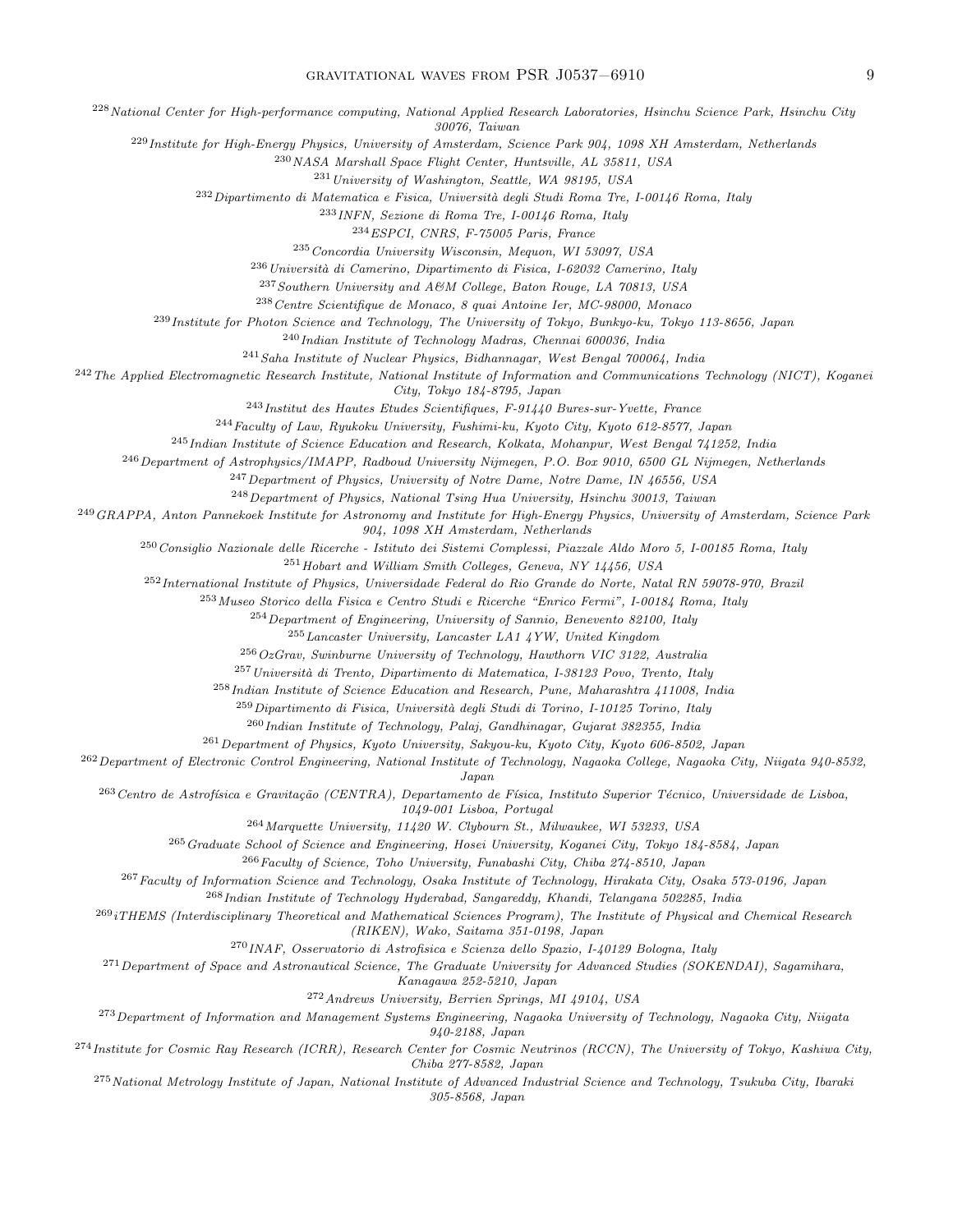10 ABBOTT ET AL.

<sup>276</sup>Dipartimento di Scienze Aziendali - Management and Innovation Systems (DISA-MIS), Università di Salerno, I-84084 Fisciano, Salerno, Italy

<sup>277</sup>Van Swinderen Institute for Particle Physics and Gravity, University of Groningen, Nijenborgh 4, 9747 AG Groningen, Netherlands

<sup>278</sup>Department of Communications Engineering, National Defense Academy of Japan, Yokosuka City, Kanagawa 239-8686, Japan

<sup>279</sup>Department of Physics, University of Florida, Gainesville, FL 32611, USA

<sup>280</sup>Trinity University, San Antonio, TX 78212, USA

<sup>281</sup>Department of Physics and Astronomy, Sejong University, Gwangjin-gu, Seoul 143-747, Korea

<sup>282</sup>Department of Electrophysics, National Chiao Tung University, Hsinchu, Taiwan

<sup>283</sup>Department of Physics, Rikkyo University, Toshima-ku, Tokyo 171-8501, Japan

<sup>284</sup>Nicolaus Copernicus Astronomical Center, Polish Academy of Sciences, ul. Bartycka 18, 00-716 Warsaw, Poland

<sup>285</sup>X-Ray Astrophysics Laboratory, NASA Goddard Space Flight Center, Greenbelt, MD 20771, USA

<sup>286</sup>Extreme Natural Phenomena RIKEN Hakubi Research Team, RIKEN Cluster for Pioneering Research, 2-1 Hirasawa, Wako, Saitama 351-0198, Japan

<sup>287</sup> Departamento de Física, Universidad de Santiago de Chile, Avenida Ecuador 3493, 9170124 Estación Central, Santiago, Chile

<sup>288</sup>IRAP, CNRS, 9 avenue du Colonel Roche, BP 44346, F-31028 Toulouse Cedex 4, France

<sup>289</sup> Université de Toulouse, CNES, UPS-OMP, F-31028 Toulouse, France

(Dated: December 25, 2020)

# ABSTRACT

We present a search for continuous gravitational-wave signals from the young, energetic X-ray pulsar PSR J0537−6910 using data from the second and third observing runs of LIGO and Virgo. The search is enabled by a contemporaneous timing ephemeris obtained using NICER data. The NICER ephemeris has also been extended through 2020 October and includes three new glitches. PSR J0537−6910 has the largest spin-down luminosity of any pulsar and is highly active with regards to glitches. Analyses of its long-term and inter-glitch braking indices provided intriguing evidence that its spin-down energy budget may include gravitational-wave emission from a time-varying mass quadrupole moment. Its 62 Hz rotation frequency also puts its possible gravitational-wave emission in the most sensitive band of LIGO/Virgo detectors. Motivated by these considerations, we search for gravitational-wave emission at both once and twice the rotation frequency. We find no signal, however, and report our upper limits. Assuming a rigidly rotating triaxial star, our constraints reach below the gravitational-wave spin-down limit for this star for the first time by more than a factor of two and limit gravitational waves from the  $l = m = 2$  mode to account for less than 14% of the spin-down energy budget. The fiducial equatorial ellipticity is limited to less than about  $3 \times 10^{-5}$ , which is the third best constraint for any young pulsar.

Keywords: gravitational waves — pulsars: general — pulsars: individual (PSR J0537–6910) — stars: neutron

#### 1. INTRODUCTION

<span id="page-9-1"></span>The young (1–5 kyr) energetic pulsar PSR J0537−6910 [\(Wang & Gotthelf](#page-18-0) [1998;](#page-18-0) [Chen et al.](#page-17-0) [2006\)](#page-17-0) resides in the Large Magellanic Cloud at a distance of 49.6 kpc  $(Pietrzyński et al. 2019)$  $(Pietrzyński et al. 2019)$ . Its pulsations are only detectable at X-ray energies, and the pulsar was first ob-served by [Marshall et al.](#page-18-2) [\(1998\)](#page-18-2) using the Rossi X-ray Timing Explorer (RXTE) during searches for pulsations from the remnant of SN1987A. Further observations with RXTE, prior to its decommissioning in early 2012, revealed that PSR J0537−6910 often undergoes sudden changes in rotation frequency, i.e., glitches, at a rate

of more than three per year, and exhibits interesting inter-glitch behavior [\(Marshall et al.](#page-18-3) [2004;](#page-18-3) [Middleditch](#page-18-4) [et al.](#page-18-4) [2006;](#page-18-4) [Andersson et al.](#page-17-1) [2018;](#page-17-1) [Antonopoulou et al.](#page-17-2) [2018;](#page-17-2) [Ferdman et al.](#page-17-3) [2018\)](#page-17-3). Observations of the pulsar resumed in 2017 using the Neutron star Interior Composition Explorer (NICER) on board the International Space Station [\(Gendreau et al.](#page-17-4) [2012\)](#page-17-4), and these observations from 2017–2020 revealed further glitches and continuation of timing behavior seen with RXTE [\(Ho](#page-18-5) [et al.](#page-18-5) [2020b\)](#page-18-5).

PSR J0537−6910 is a particularly intriguing potential gravitational-wave source. It is the fastest-spinning known young pulsar (with rotation frequency  $f_{\text{rot}} =$ 62 Hz), which places its gravitational-wave frequency  $f$ (e.g., at twice  $f_{\text{rot}}$ ; see Section [2.1\)](#page-10-0) in the most sensitive band of ground-based gravitational-wave detec-

<span id="page-9-0"></span><sup>∗</sup> Deceased, August 2020.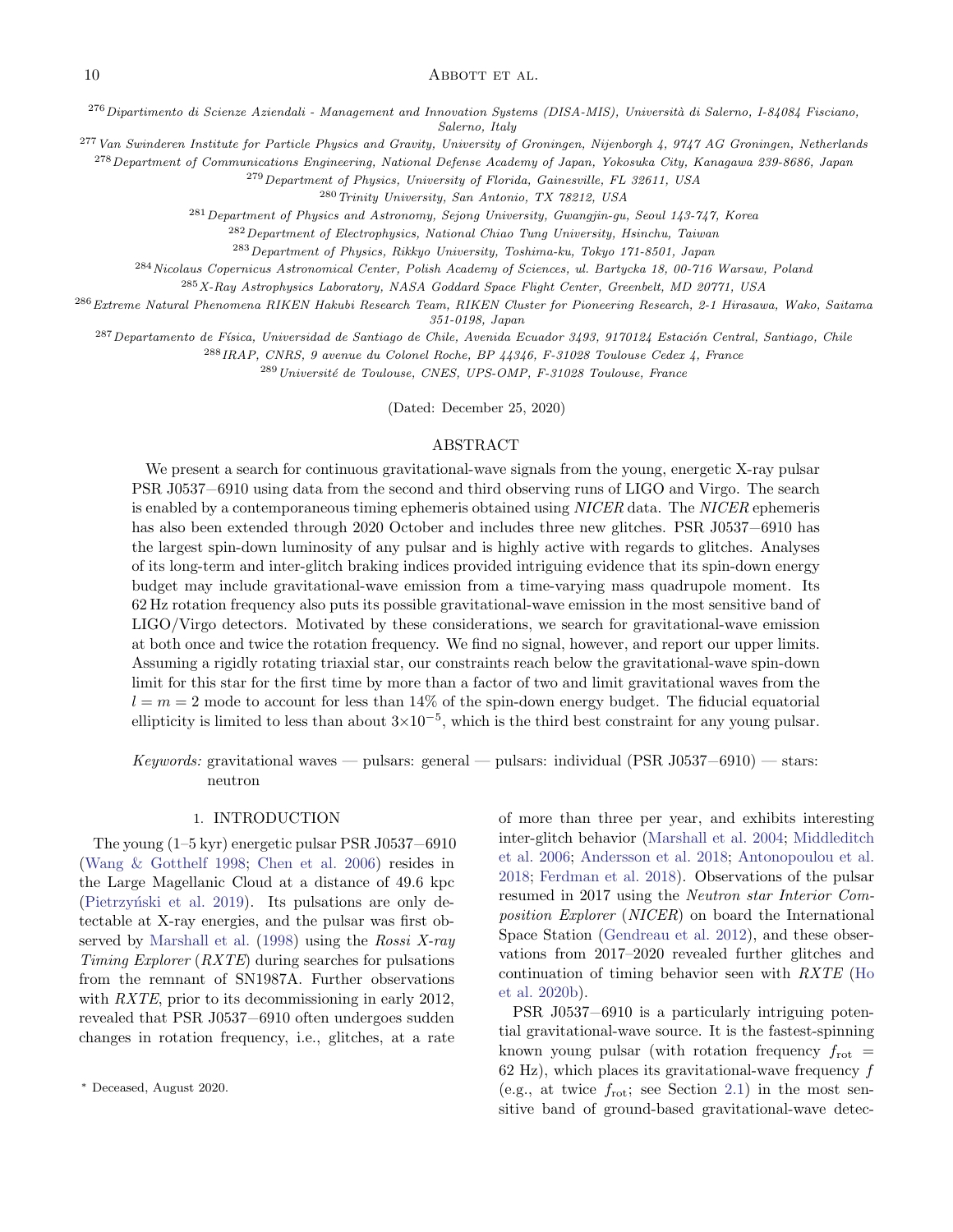tors. PSR J0537−6910 also has the highest spin-down luminosity ( $\dot{E} = 4.9 \times 10^{38} \text{ erg s}^{-1}$ ) among the ~2900 known pulsars in the ATNF Pulsar Catalogue [\(Manch](#page-18-6)[ester et al.](#page-18-6) [2005\)](#page-18-6). Its spin-down behavior appears to be driven by a process other than pure electromagnetic dipole radiation loss (at constant stellar magnetic field and moment of inertia). Specifically, its (long-term) braking index  $n \equiv f_{\text{rot}} \ddot{f}_{\text{rot}} / \dot{f}_{\text{rot}}^2 = -1.25 \pm 0.01$ , as measured over more than 20 yr [\(Ho et al.](#page-18-5) [2020b\)](#page-18-5), indicates an accelerating spin-down rate and significantly deviates from the canonical value of 3 for dipole radiation [\(Shapiro & Teukolsky](#page-18-7) [1983\)](#page-18-7), as is true for most pulsars with measurable braking indices.

More importantly, observations of PSR J0537−6910 show the pulsar's (short-term) interglitch braking index  $n_{ig}$ , as measured during intervals between  $\sim$  50 glitches, has values typically  $> 10$  and approaches an asymptotic value of  $\lesssim$  7 at long times after a glitch, i.e., when the effects of a preceding glitch are diminished (see Figure [1;](#page-10-1) see also [Andersson et al.](#page-17-1) [2018\)](#page-17-1). It is this behavior that provides tantalizing suggestions that perhaps PSR J0537−6910 is losing some of its rotational energy to gravitational-wave emission. In particular, a slightly deformed pulsar can emit gravitational waves that results in  $n = 5$ , and a r-mode fluid oscillation in a pulsar can emit gravitational waves that results in  $n = 7$  (see, e.g., [Riles](#page-18-8) [2017;](#page-18-8) [Andersson et al.](#page-17-1) [2018;](#page-17-1) [Glampedakis &](#page-17-5) [Gualtieri](#page-17-5) [2018\)](#page-17-5).

In this work, we search for mass quadrupolar gravitational-wave emission from PSR J0537−6910 that follows the same phase as that of the pulsar's rotation. Previously, data from initial LIGO's fifth and sixth science runs (S5 and S6) and Virgo's second and fourth science runs (VSR2 and VSR4), in conjunction with  $RXTE$  timing measurements, were used to set limits on gravitational-wave emission by PSR J0537−6910 that closely approached the spin-down limit [\(Abbott](#page-17-6) [et al.](#page-17-6) [2010;](#page-17-6) [Aasi et al.](#page-17-7) [2014\)](#page-17-7). Here, we analyze data from the second and third observing runs (O2 and O3) of LIGO and Virgo, tracking the rotation phase with the contemporaneous *NICER* timing ephemeris. In doing so, we also provide an updated ephemeris that includes the latest six months of NICER observations of PSR J0537−6910. Investigations of r-mode gravitational-wave emission  $(n = 7)$  are not presented here; such searches are more technically challenging and require different methods that search over a range of frequencies (see, e.g., [Mytidis et al.](#page-18-9) [2015,](#page-18-9) [2019;](#page-18-10) [Abbott](#page-17-8) [et al.](#page-17-8) [2019b;](#page-17-8) [Fesik & Papa](#page-17-9) [2020a,](#page-17-9)[b\)](#page-17-10) due to uncertainty in gravitational-wave frequency for a given rotation frequency [\(Andersson et al.](#page-17-11) [2014;](#page-17-11) [Idrisy et al.](#page-18-11) [2015;](#page-18-11) [Caride](#page-17-12) [et al.](#page-17-12) [2019\)](#page-17-12). Nevertheless, we are able to reach below

the spin-down limit of PSR J0537−6910 for the first time, which means that the minimum amplitude we could detect in our analysis is lower than the one given by assuming all of the pulsar's rotational energy loss is converted to gravitational waves (see Section [2.1\)](#page-10-0). In other words, we can now obtain physically meaningful constraints.



<span id="page-10-1"></span>**Figure 1.** Interglitch braking index  $n_{ig}$  calculated from the spin parameters of each segment between glitches as a function of time since the last glitch. Large and small circles denote NICER and RXTE values, respectively, with the former from Tables [1](#page-12-0) and [2](#page-12-1) and from [Ho et al.](#page-18-5) [\(2020b\)](#page-18-5) and latter from [Antonopoulou et al.](#page-17-2) [\(2018\)](#page-17-2). Errors in  $n_{ig}$  are  $1\sigma$ uncertainty. Orange horizontal dotted lines indicate braking index  $n = 5$  and 7, which are expected for pulsar spin-down by gravitational-wave emission due to an ellipticity and rmode oscillation, respectively. Green dot-dashed and dashed lines indicate exponential decay to  $n = 5$  with best-fit timescale of 24 d and to  $n = 7$  with best-fit time-scale of 21 d, respectively.

#### 2. SEARCH METHOD

#### 2.1. Model of gravitational-wave emission

<span id="page-10-0"></span>The first model considered here allows for gravitationalwave emission at once and twice the spin frequency simultaneously, which has been searched for previously [\(Pitkin et al.](#page-18-12) [2015;](#page-18-12) [Abbott et al.](#page-17-13) [2017,](#page-17-13) [2019a,](#page-17-14) [2020\)](#page-17-15), and can result from a triaxial star spinning about an axis that is not its principal axis [\(Jones](#page-18-13) [2010,](#page-18-13) [2015\)](#page-18-14). The amplitudes of each harmonic at once and twice the spin frequency of the star, denoted  $h_{21}(t)$  and  $h_{22}(t)$ ,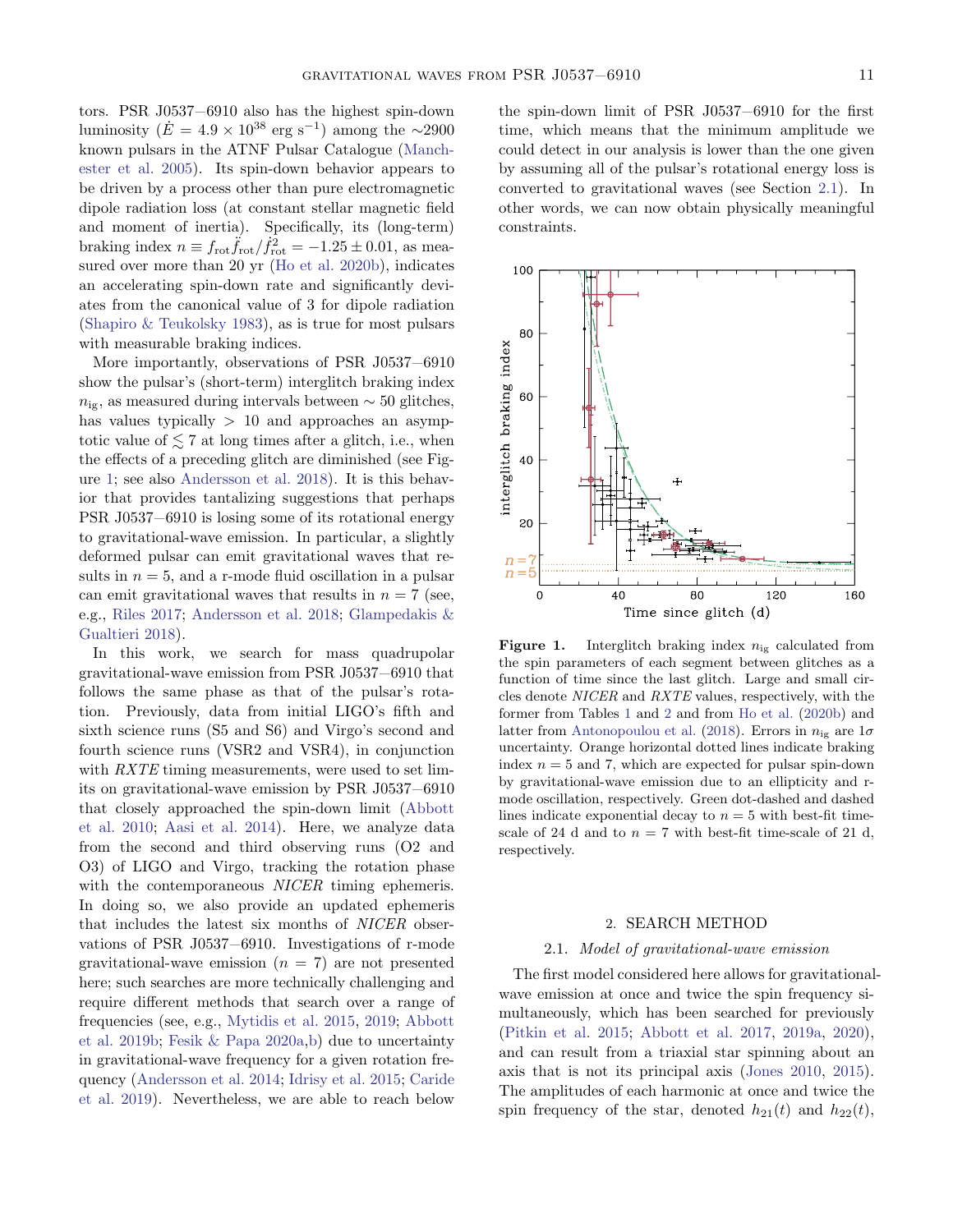respectively, can be written as

<span id="page-11-0"></span>
$$
h_{21} = -\frac{C_{21}}{2} \Big\{ F_{+}^{D}(\alpha, \delta, \psi; t) \sin \iota \cos \iota \cos \left[ \Phi(t) + \Phi_{21}^{C} \right] + F_{\times}^{D}(\alpha, \delta, \psi; t) \sin \iota \sin \left[ \Phi(t) + \Phi_{21}^{C} \right] \Big\}, \tag{1}
$$

$$
h_{22} = -C_{22} \Big\{ F_{+}^{D}(\alpha, \delta, \psi; t) (1 + \cos^{2} \iota) \cos \left[ 2\Phi(t) + \Phi_{22}^{C} \right] + 2F_{\times}^{D}(\alpha, \delta, \psi; t) \cos \iota \sin \left[ 2\Phi(t) + \Phi_{22}^{C} \right] \Big\}.
$$
 (2)

Here,  $C_{21}$  and  $C_{22}$  are dimensionless constant component amplitudes, and  $\Phi_{21}^C$  and  $\Phi_{22}^C$  are phase angles.  $F_+^D$ and  $F_{\times}^{D}$  are antenna or beam functions and describe how the two polarization components of the signal project onto the detector (see, e.g., [Jaranowski et al.](#page-18-15) [1998\)](#page-18-15). Angles  $(\alpha, \delta)$  are the right ascension and declination of the source, while angles  $(\iota, \psi)$  specify the orientation of the star's spin axis relative to the observer.  $\Phi(t)$  is the rotational phase of the source.

The second model is a special case of the first model and is used for gravitational-wave emission at only twice the rotational frequency  $(C_{21} = 0)$ , implying a triaxial star that is spinning about a principal axis, such as its z-axis. In this case, it is simpler to write the gravitational-wave amplitude in terms of the dimensionless value  $h_0$ , where in equation [\(2\)](#page-11-0) the substitution  $C_{22} = -h_0/2$  would be made [\(Abbott et al.](#page-17-14) [2019a\)](#page-17-14) with the sign change just to maintain consistency with the model from [Jaranowski et al.](#page-18-15) [\(1998\)](#page-18-15). The cause of such gravitational-wave emission is a deviation from axial symmetry, which can be written in terms of a dimensionless equatorial ellipticity  $\varepsilon$ , defined in terms of the star's principal moments of inertia  $(I_{xx}, I_{yy}, I_{zz})$ :

$$
\varepsilon \equiv \frac{|I_{xx} - I_{yy}|}{I_{zz}}.\tag{3}
$$

The gravitational-wave amplitude is directly proportional to the ellipticity:

<span id="page-11-2"></span>
$$
h_0 = \frac{16\pi^2 G}{c^4} \frac{I_{zz} \varepsilon f_{\rm rot}^2}{d},\tag{4}
$$

where  $d$  is the star's distance from the Earth. When setting upper limits, we use a fiducial value for the z-component of the moment of inertia, *i.e.*,  $I_{zz}^{\text{fid}}$  =  $10^{38}$  kg m<sup>2</sup>. The combination of the ellipticity and fiducial moment of inertia can be cast in terms of the mass quadrupole moment of the  $l = m = 2$  mode of the star via  $Q_{22} = \sqrt{15/8\pi}I_{zz}\varepsilon$  [\(Owen](#page-18-16) [2005\)](#page-18-16). The gravitationalwave amplitude  $h_0$  can be compared to the spin-down limit amplitude  $h_0^{\text{sd}}$ , which is the gravitational-wave amplitude produced assuming that the entire rotational energy loss of the pulsar is converted into gravitational waves:

$$
h_0^{\rm sd} = \frac{1}{d} \left( \frac{5GI_{zz}}{2c^3} \frac{|\dot{f}_{\rm rot}|}{f_{\rm rot}} \right)^{1/2}.
$$
 (5)

Our results for the single harmonic case are quoted in terms of  $h_0^{\text{sd}}$ .

NICER observations of PSR J0537−6910 allow for the ephemeris of the pulsar to be determined, which means we know the expected signal frequency and its evolution. With this information, we can perform a targeted search for gravitational waves from this pulsar based on the two signal models discussed, with the phase tracking that of the pulsar rotation.

### 2.2. NICER data

<span id="page-11-1"></span>In [Ho et al.](#page-18-5) [\(2020b\)](#page-18-5), timing analysis is performed on NICER data of PSR J0537−6910 from 2017 August 17 to 2020 April 25, with eight glitches detected during this timespan and the last three glitches during O3. Here we present an update and results on timing analysis since the work of [Ho et al.](#page-18-5) [\(2020b\)](#page-18-5). In particular, data from 2020 May 12 to October 29 is analyzed using the methodology as described in [Ho et al.](#page-18-5) [\(2020b\)](#page-18-5). Our analysis reveals continuing accelerated spin-down (see Table [1\)](#page-12-0) and three subsequent glitches (see Table [2](#page-12-1) and Figure [2\)](#page-13-0), including the smallest glitch of PSR J0537−6910 yet detected using NICER. Note that the timing model of segment 8 uses three additional subsequent times-of-arrival (TOAs) beyond those in Table 1 of [Ho et al.](#page-18-5) [\(2020b\)](#page-18-5) and, as a result, the epoch and other parameters of the model differ; e.g., the longer timespan and lower  $n_{ig}$  of segment 8 result in a different position in Figure [1](#page-10-1) compared to Figure 6 of [Ho et al.](#page-18-5) [\(2020b\)](#page-18-5). Meanwhile, the relatively short timespan of segment 9 means the timing model for this segment is not able to constrain  $f_{\text{rot}}$ . For the most recent glitch 11, its magnitude is large ( $\Delta f_{\text{rot}} = 33.9 \mu \text{Hz}$ ), which suggests the time to the next glitch will be long ( $\sim$  200 $\pm$ 20 d; [Ho et al.](#page-18-5) [2020b\)](#page-18-5). If the interglitch period is indeed long, then NICER measurements could eventually yield  $n_{ig} \lesssim 7$  for segment 11, which would lend further support for gravitational-wave emission (see Section [1](#page-9-1) and Figure [1\)](#page-10-1).

The gravitational-wave search performed here uses the timing model of [Ho et al.](#page-18-5) [\(2020b\)](#page-18-5). The differences between the model of [Ho et al.](#page-18-5) [\(2020b\)](#page-18-5) and the model presented here are well within the former's uncertainties, and thus use of the latter would not yield significantly different results.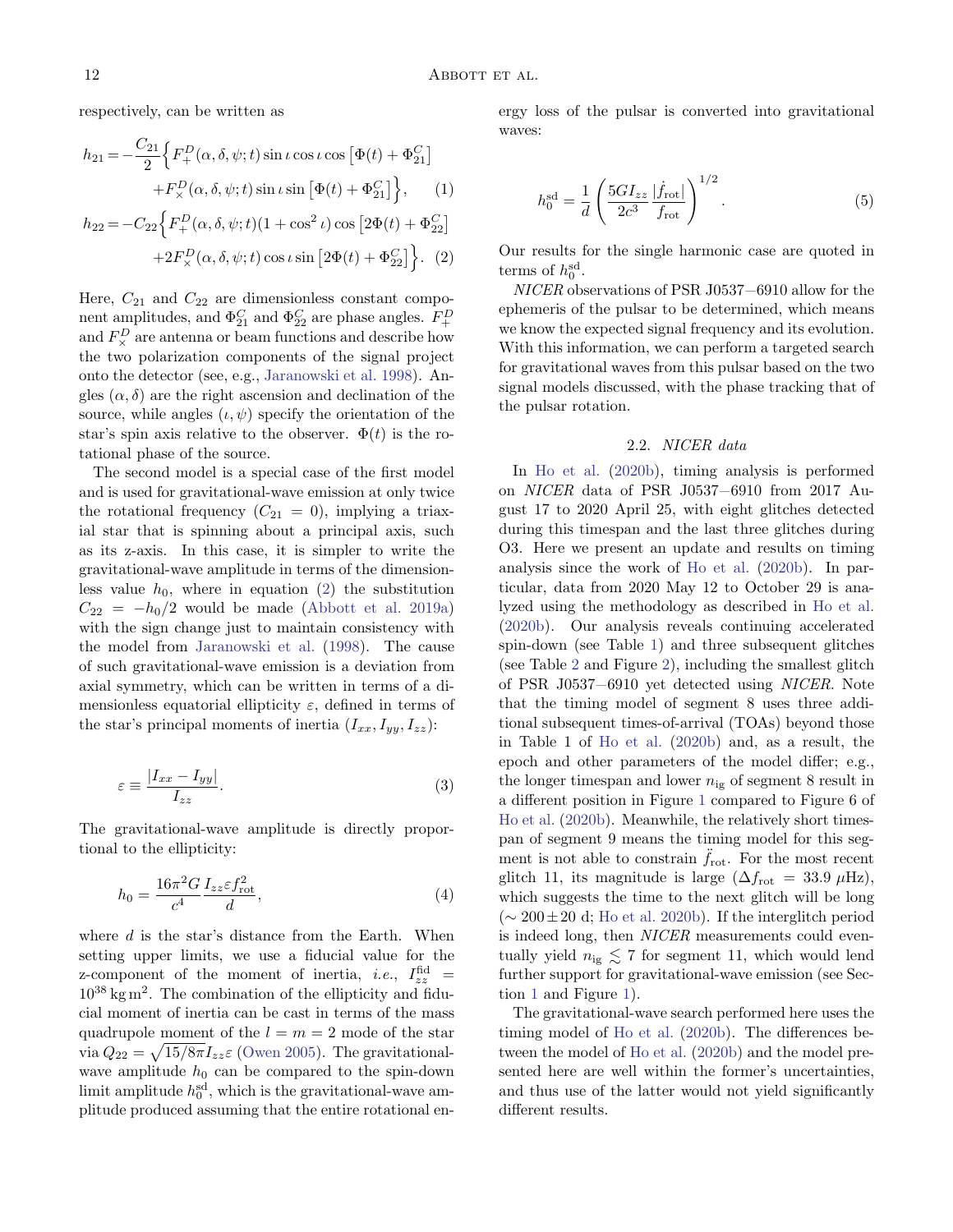<span id="page-12-0"></span>Table 1. Timing model parameters for segments between epochs of new glitches of PSR J0537−6910. Columns from left to right are segment number, timing model epoch, segment start and end dates, number of times-of-arrival, rotation frequency and its first two time derivatives, interglitch braking index, and timing model residual and goodness-of-fit measure. Number in parentheses is  $1\sigma$  uncertainty in last digit. Segments 1–7 are presented in [Ho et al.](#page-18-5) [\(2020b\)](#page-18-5).

| Segment | Epoch | Start   | End     | TOAs | $t_{\rm rot}$   | <i>I</i> rot                     | $I_{\rm rot}$                    | $n_{\rm ig}$      | Residual RMS $\chi^2$ /dof |     |
|---------|-------|---------|---------|------|-----------------|----------------------------------|----------------------------------|-------------------|----------------------------|-----|
|         | (MJD) | (MJD)   | (MJD)   |      | (Hz)            | $(10^{-10}$ Hz s <sup>-1</sup> ) | $(10^{-20}$ Hz s <sup>-2</sup> ) |                   | $(\mu s)$                  |     |
| 8       | 58931 | 58871.5 | 58991.2 | 17   | 61.908808739(3) | $-1.997535(7)$                   | 1.06(8)                          | 16(1)             | 173.7                      | 9.9 |
| 9       | 59020 | 58995.6 | 59046.3 | 11   | 61.907273376(2) | $-1.99699(4)$                    | $[1]^a$                          | $\hspace{0.05cm}$ | 147.8                      | 6.7 |
| 10      | 59074 | 59050.4 | 59098.7 | 10   | 61.906349948(5) | $-1.99762(2)$                    | 3.6(8)                           | 56(13)            | 60.9                       | 1.5 |
| 11      | 59129 | 59108.7 | 59150.7 | 11   | 61.905434556(6) | $-1.99809(3)$                    | 2.2(13)                          | 34(20)            | 72.3                       | 2.1 |

 $a \ddot{f}_{\text{rot}}$  is fixed at  $10^{-20}$  Hz s<sup>-2</sup>.

<span id="page-12-1"></span>Table 2. Parameters of new glitches of PSR J0537−6910. Columns from left to right are glitch number and epoch, change in rotation phase and changes in rotation frequency and its first two time derivatives at each glitch. Number in parentheses is 1σ uncertainty in last digit. Glitches 1–7 are presented in [Ho et al.](#page-18-5) [\(2020b\)](#page-18-5).

| Glitch | Glitch epoch | $\Delta\phi$ | $\Delta f_{\rm rot}$ | $\Delta f_{\rm rot}$             | $\Delta f_{\rm rot}$             |
|--------|--------------|--------------|----------------------|----------------------------------|----------------------------------|
|        | (MJD)        | (cycle)      | $(\mu Hz)$           | $(10^{-13}$ Hz s <sup>-1</sup> ) | $(10^{-20}$ Hz s <sup>-2</sup> ) |
| 8      | 58868(5)     | 0.08(12)     | 24.0(1)              | $-2.3(6)$                        | $-5(1)$                          |
| 9      | 58993(3)     | 0.06(12)     | 0.4(1)               | $-0.3(8)$                        |                                  |
| 10     | 59049(3)     | $-0.22(2)$   | 8.46(3)              | $-1.3(5)$                        |                                  |
| 11     | 59103(5)     | 0.42(2)      | 33.958(7)            | $-2.0(3)$                        |                                  |

#### 2.3. LIGO and Virgo data

<span id="page-12-2"></span>We use a combination of data from the second and third observing runs of the Advanced LIGO [\(Aasi et al.](#page-17-16) [2015\)](#page-17-16) and Virgo [\(Acernese et al.](#page-17-17) [2015\)](#page-17-17) gravitational wave detectors. During O2, LIGO Livingston (L1) and LIGO Hanford (H1) took data from 2016 November 30 to 2017 August 25 and had duty factors of ∼ 57% and  $\sim$  59%, respectively (including commissioning breaks), while Virgo took data from 2017 August 1 to 2017 August 25 with a duty factor of  $\sim$  85%. As noted in Section [2.2,](#page-11-1) NICER data start on 2017 August 17, and thus one set of searches we undertake uses only about six days of O2 data overlapping with the NICER data in addition to the O3 data. Alternatively, we can consider a more optimistic and much longer time-series of O2 data by taking advantage of the correlation between glitch size and time-to-next-glitch seen for PSR J0537−6910 [\(Middleditch et al.](#page-18-4) [2006;](#page-18-4) [Antonopoulou et al.](#page-17-2) [2018;](#page-17-2) [Fer](#page-17-3)[dman et al.](#page-17-3) [2018;](#page-17-3) [Ho et al.](#page-18-5) [2020b\)](#page-18-5). Assuming a (unobserved) glitch occurred on 2017 March 22 with the same size as the largest *NICER* glitch (i.e., glitch 2 with  $\Delta f_{\rm rot} = 36 \mu$ Hz), we would expect a subsequent glitch 224 d later (at 68% confidence) on 2017 November 1, which is the earliest estimated date at which glitch 1 occurred (see Figure [2](#page-13-0) and [Ho et al.](#page-18-5) [2020b\)](#page-18-5). Thus 2017 March 22 to November 1 is the longest period over which we would expect PSR J0537−6910 to not have undergone a glitch and the NICER ephemeris to be valid. O3 lasted from 2019 April 1 to 2020 March 27, with a onemonth pause in data collection in October 2019. The three detectors' datasets H1, L1, and V1 had duty factors of  $\sim 76\%, \sim 77\%, \text{ and } \sim 76\%$  respectively during O3.

In the case of a detection, calibration uncertainties limit our ability to provide robust estimates of the amplitude of the gravitational-wave signal and corresponding ellipticity [\(Abbott et al.](#page-17-18) [2017\)](#page-17-18). Even without a detection, these uncertainties affect the estimated instrument sensitivity and inferred upper limits. The uncertainties vary over the course of a run but do not change by large values, so we do not explicitly consider time-dependent calibration uncertainties in our analysis. For further information on O2 calibration techniques, see discussions in [Abbott et al.](#page-17-14) [\(2019a\)](#page-17-14).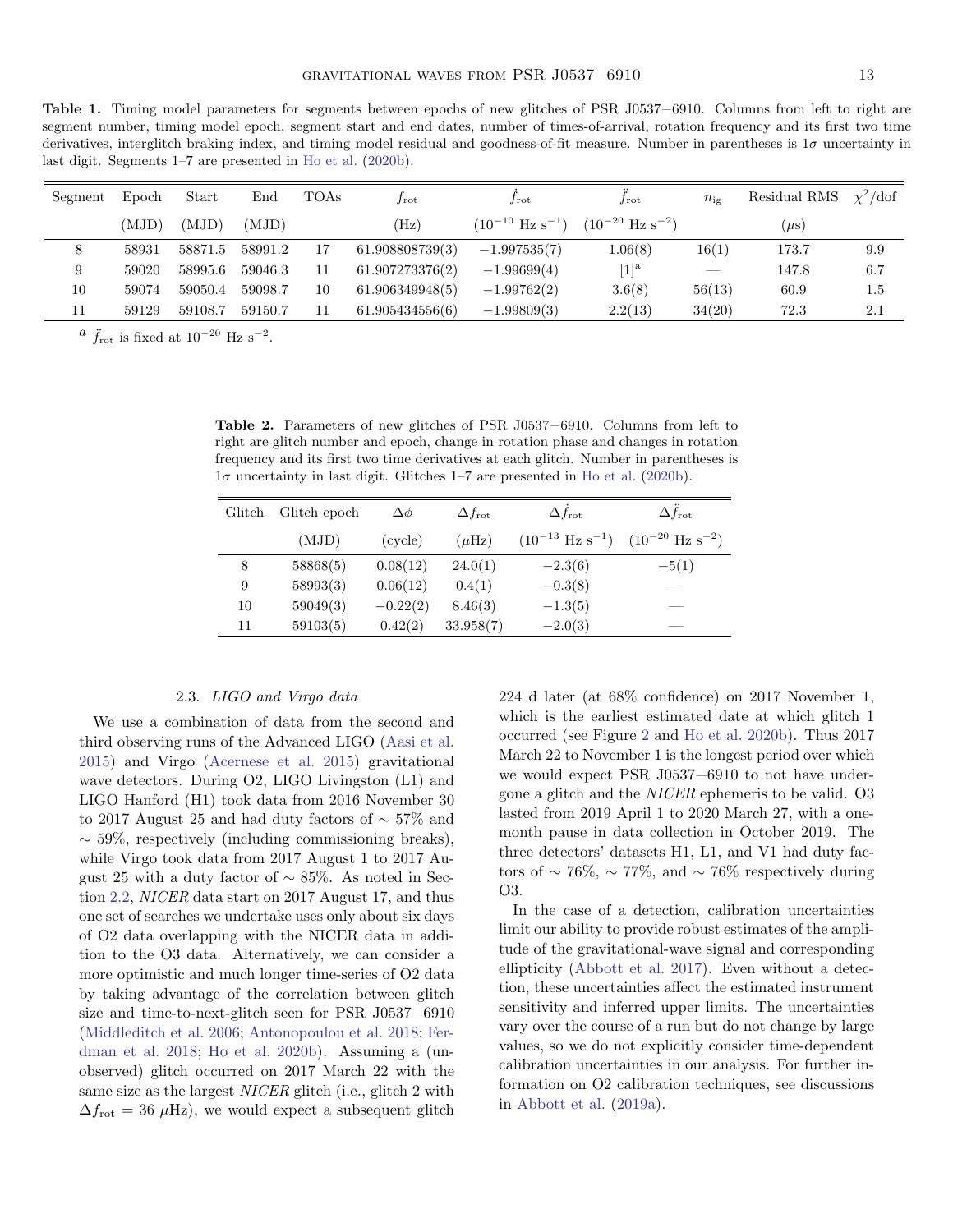

<span id="page-13-0"></span>**Figure 2.** Glitch  $\Delta f_{\text{rot}}$  (top) and  $\Delta f_{\text{rot}}$  (bottom) as functions of time. Glitch numbers and values from Table [2](#page-12-1) and [Ho et al.](#page-18-5) [\(2020b\)](#page-18-5). Errors in  $\Delta f_{\rm rot}$  are  $1\sigma$  uncertainty, while errors in  $\Delta f_{\text{rot}}$  are not shown because they are generally smaller than the symbols. Shaded regions denote second observing run (O2) and third observing run (O3) of LIGO/Virgo. Vertical long and short-dashed lines indicate two possible start dates of O2 data used in present work (see Section [2.3\)](#page-12-2).

The full raw strain data from the O2 run is publicly available from the Gravitational Wave Open Sci-ence Center<sup>[1](#page-13-1)</sup> [\(Vallisneri et al.](#page-18-17) [2015;](#page-18-17) [Abbott et al.](#page-17-19) [2019c\)](#page-17-19). For the LIGO O3 data set, the analysis uses the "C01" calibration. The C01 calibration has estimated maximum amplitude and phase uncertainties of  $\sim 7\%$  and  $\sim$  4 deg, respectively [\(Sun et al.](#page-18-18) [2020\)](#page-18-18), which we use as conservative estimates of the true calibration uncertainty near the frequencies analyzed here. For the Virgo O3 data set, we use the "V0" calibration with estimated maximum amplitude and phase uncertainties of 5% and 2 deg, respectively. We note that the signal frequencies analyzed in L1 and H1 data are close to the US powerline frequencies of 60 and 120 Hz. However, these disturbances do not affect our analysis and results since we consider only a narrow band around the expected signal frequency, as can be seen in the relatively clean amplitude spectral densities of Figure [3.](#page-14-0)

## 2.4. Search pipeline

The time-domain Bayesian method performs a coherent analysis of the interferometers' data, meaning that we analyze the entire data set with an effective single Fourier Transform, thereby preserving the phase information. First, the raw strain data are heterodyned [\(Dupuis & Woan](#page-17-20) [2005\)](#page-17-20) using the expected signal phase evolution, known precisely from the electromagnetic timing ephemeris. Then a low-pass filter with a knee frequency of 0.25 Hz is applied, and the data are downsampled so that the sampling time is one minute, compared to 60 microseconds originally. This heterodyning is performed for an expected signal whose frequency is at once or twice the rotational frequency of the pulsar. The heterodyned data is the input to a nested sampling algorithm that is a part of the LALInference package [\(Veitch & Vecchio](#page-18-19) [2010;](#page-18-19) [Veitch et al.](#page-18-20) [2015\)](#page-18-20), which infers the unknown signal parameters depending on the model of gravitational-wave emission.

PSR J0537−6910 glitched three times over the course of the gravitational-wave observations (see Figure [2\)](#page-13-0). For each glitch, we assume an unknown phase offset between the electromagnetic and gravitational-wave phase. The individual phase offsets of multiple glitches that occurred between O2 and O3 cannot be disentangled, so only one phase offset is included for these glitches. This means that we introduce four additional phase parameters when performing parameter estimation.

We also make use of restricted and unrestricted priors when performing the analysis. In the first case, we use estimates of the orientation of the pulsar relative to the Earth based on a model fit of the observed pulsar wind nebulae torus [\(Ng & Romani](#page-18-21) [2008\)](#page-18-21), which imply narrow priors in our analysis on the polarization and inclination angles. From these we use a Gaussian prior on  $\psi$  of 2.2864 $\pm$ 0.0384 rad and a bimodal Gaussian prior on  $\iota$  with modes at  $1.522 \pm 0.016$  and  $1.620 \pm 0.016$  rad (see [Jones](#page-18-14) [2015,](#page-18-14) for reasons behind the bimodality). This range of  $\iota$  would suggest the pulsar's rotation axis is almost perpendicular to the line-of-sight, which would in turn lead to a linearly polarized gravitational-wave signal dominated by the  $+$  polarization mode. The second case assumes a uniform isotropic prior on the axis direction, which therefore does not rely on the above modeling of observations. The initial signal phase and glitch phase offsets all use uniform priors over their full ranges. For the single harmonic search, we parameterize

<span id="page-13-1"></span><sup>1</sup> <https://www.gw-openscience.org/data>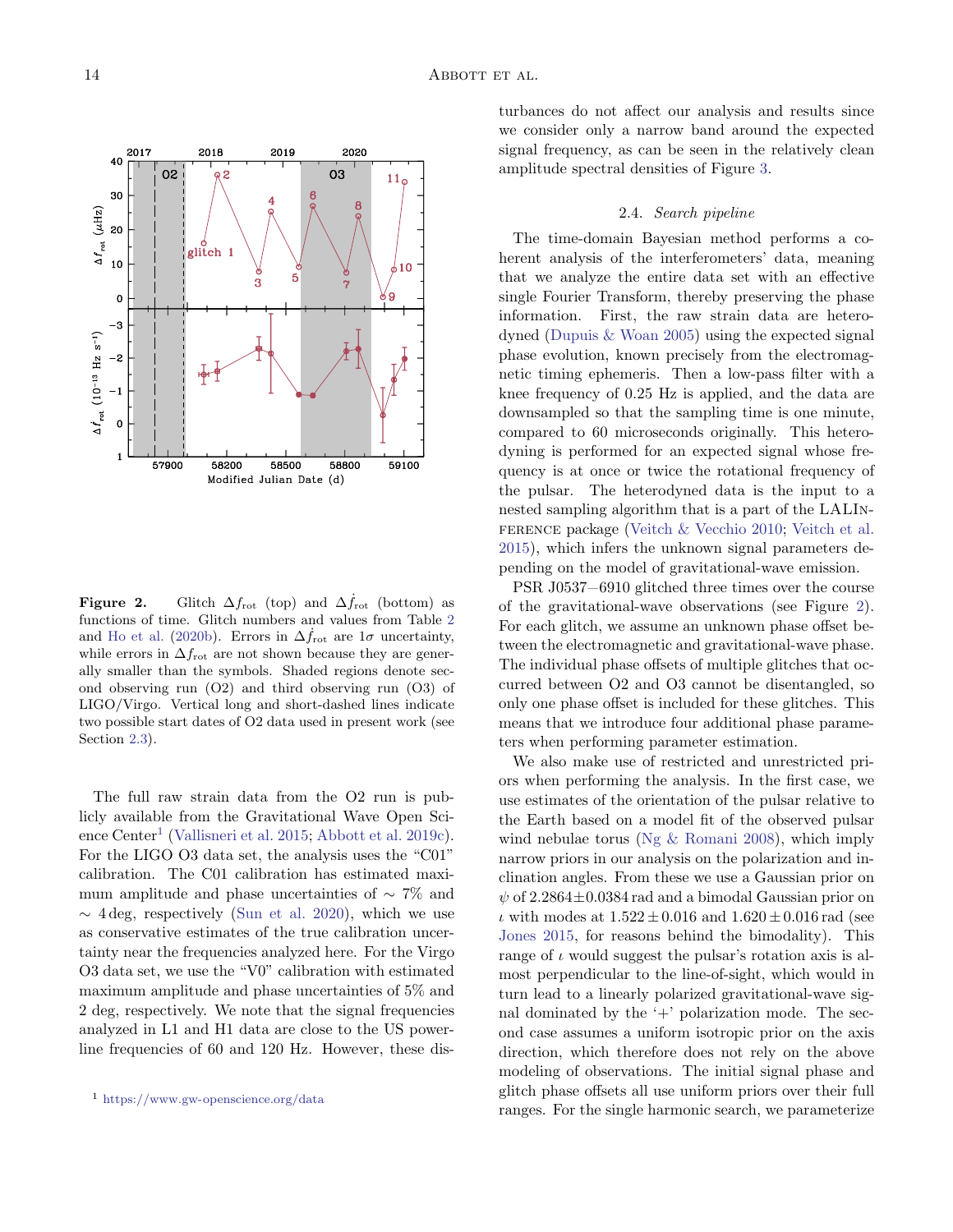the signals using the mass quadrupole  $Q_{22}$  and distance. As a conservative approach, we use an unphysical flat prior on  $Q_{22}$  with a lower bound at zero and an upper bound of  $5 \times 10^{37}$  kg m<sup>2</sup>, which is well above the largest upper limits found in [Abbott et al.](#page-17-14) [\(2019a\)](#page-17-14). For the distance, we use a Gaussian prior with mean of 49.59 kpc and standard deviation of 0.55 kpc based on the value given in Pietrzyński et al. [\(2019\)](#page-18-1), combining the statistical and systematic errors in quadrature. For the dual harmonic search, which uses the amplitudes  $C_{21}$  and  $C_{22}$  rather than the physical parameters of  $Q_{22}$  and d, we use flat priors that are bounded between zero and  $1 \times 10^{-22}$ , which is again well above the limit implied in [Abbott et al.](#page-17-14) [\(2019a\)](#page-17-14). To analyze multiple detectors' data sets simultaneously, we combine the product of the likelihoods calculated for each detector [\(Dupuis & Woan](#page-17-20) [2005\)](#page-17-20).

The outputs of the analysis are posterior distributions of the parameters of interest, which are  $h_0/Q_{22}/\varepsilon$  for the single harmonic search and  $C_{21}$  and  $C_{22}$  for the dual harmonic search, and of the angles  $\cos \iota$  and  $\psi$  for both choices of priors. In Section [3,](#page-14-1) we present results on the amplitude parameters marginalized over the rest of the parameter space.

## 3. RESULTS

<span id="page-14-1"></span>Results from our searches do not show evidence for gravitational-wave emission from PSR J0537−6910 via the two models that we assume. An amplitude spectral density obtained after the heterodyne correction is displayed in Figure [3](#page-14-0) for each of the three detectors. If a loud continuous gravitational-wave signal was present, we would expect to see a narrow line feature in the spectrum. The amplitude spectral densities also give an estimation of the sensitivity of the search.

Though no gravitational waves are detected, we can still determine upper limits on possible gravitationalwave emission from PSR J0537−6910. Here we use 95% credible upper bounds on the amplitude parameters based on their marginalized probability distributions. The dimensionless gravitational-wave amplitude  $h_0$  and coefficients  $C_{21}$  and  $C_{22}$  are constrained for the single and dual harmonic searches, respectively. For the single harmonic search,  $h_0$  can be mapped to a limit on the maximum ellipticity  $\varepsilon$  using equation [\(4\)](#page-11-2). In Table [3](#page-14-2) we show the different constraints for both searches using all O3 data and the last ∼ 6 days of O2 data (see Section [2.3\)](#page-12-2). In addition to the detector calibration uncertainties discussed in Section [2.3,](#page-12-2) we estimate that the statistical uncertainty on the upper limits due to the use of a finite number of posterior samples is on the order of 1%.



<span id="page-14-0"></span>Figure 3. Two-sided amplitude spectral density (ASD) after heterodyning, low pass filtering, and downsampling the raw strain data for the  $l = m = 2$  gravitational-wave mode. Different color lines indicate the Hanford (H1), Livingston (L1), and Virgo (V1) detectors.

<span id="page-14-2"></span>Table 3. 95% upper limits on gravitational-wave strain, ellipticity, and other quantities based on unrestricted (UR) and restricted (R) choices for priors on polarization and inclination angles. Results here come from analyzing all O3 data and the last 6 days of O2 data.

| Prior | $h_0^{95\%}$             | $\varepsilon^{95\%}$ | $h_0^{95\%}/h_0^{\rm sd}$ $C_{21}^{95\%}$ |                           | $C_{22}^{95\%}$ |  |
|-------|--------------------------|----------------------|-------------------------------------------|---------------------------|-----------------|--|
|       | $(10^{-26})$ $(10^{-5})$ |                      |                                           | $(10^{-26})$ $(10^{-27})$ |                 |  |
| UR.   | 1.1                      | 3.4                  | 0.37                                      | 2.2                       | 5.6             |  |
| R     | 1.0                      | 3.1                  | 0.33                                      | 1.8                       | 5.0             |  |

Figure [4](#page-15-0) shows the marginalized posterior probability distributions on the pulsar ellipticity and  $h_0$  for the single harmonic search with unrestricted and restricted source orientation priors. The posteriors show significant support at ellipticities of zero, indicating no evidence of a signal at current sensitivities. We therefore show 95% credible upper limits on the ellipticity for both prior choices along with the fiducial spin-down limit.

Figure [5](#page-16-0) shows a similar posterior distribution on the dimensionless amplitudes  $C_{21}$  and  $C_{22}$  for the dual harmonic model. For this model, no evidence of gravitational waves is found, so an upper limit at 95% is indicated in both panels of this figure. The model given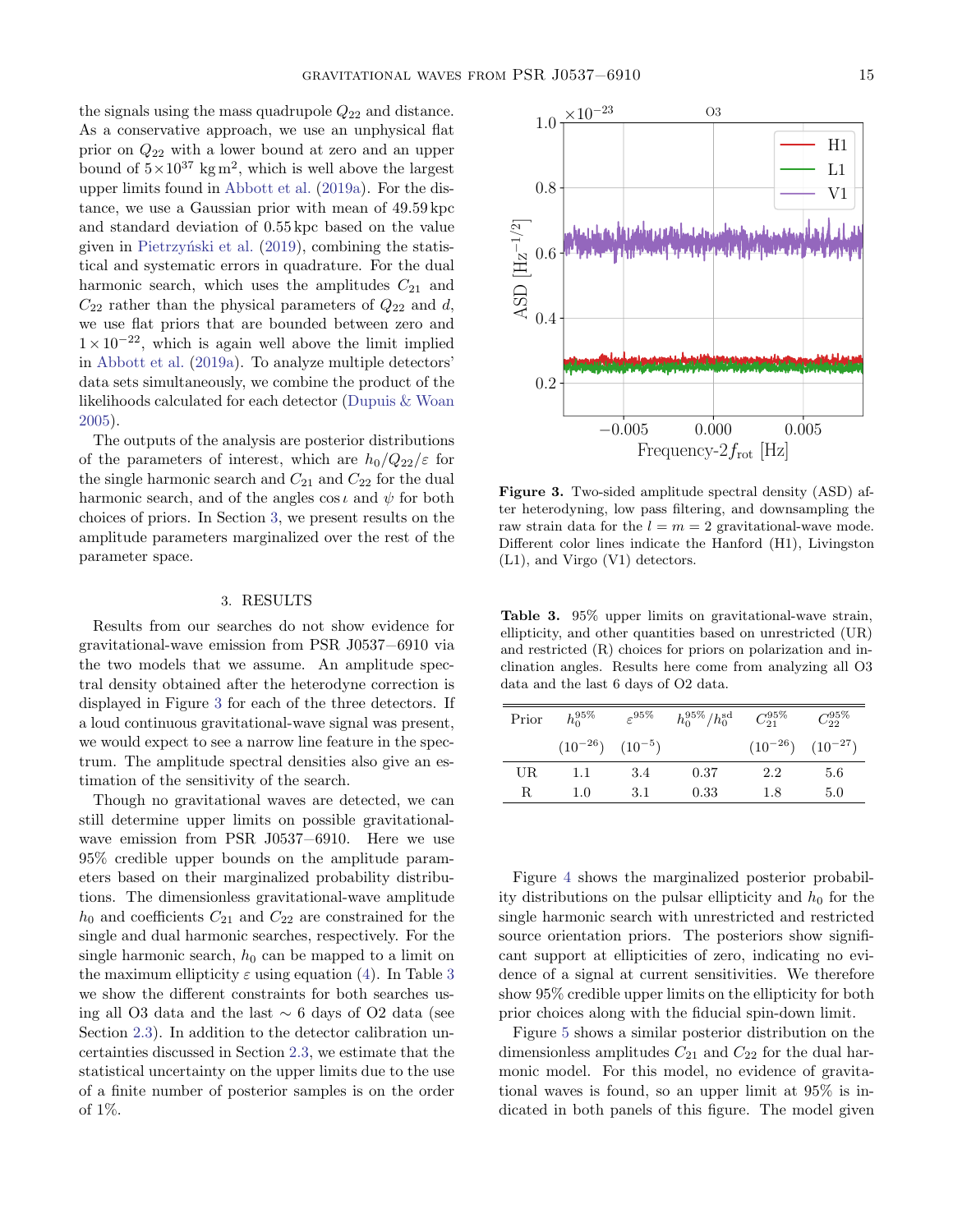by Equation  $(1)$  means that the value of  $C_{21}$  becomes completely unconstrained when  $\sin t = 0$ . For the unrestricted orientation prior result shown in the left panel of Figure [5,](#page-16-0) this leads to a long high amplitude tail in the  $C_{21}$  posterior distribution. In Figures [4](#page-15-0) and [5,](#page-16-0) we see that the amplitude posteriors can peak away from zero. This behavior was unsurprising and can occur even for pure Gaussian noise. Even with these peaks, the posteriors are still entirely consistent with zero ellipticity. For example, for the unrestricted posterior distribution shown in Figure [4,](#page-15-0) a value of zero ellipticity is within the minimum 66% credible interval around the mode.

The results presented above use all O3 data in combination with about 1 week of O2 data, when NICER was operating and monitoring PSR J0537−6910. We also conducted searches using only O3 data or using O3 data plus O2 data from 2017 March 22 to the end of O2. The latter analysis assumes no glitches occurred during the additional time and represents the estimated maximum time that can be safely included without a contemporaneous timing model (see Section [2.3\)](#page-12-2). For only O3 data, we obtain  $h_0$  and  $\varepsilon$  limits that are worse by ∼ 7% for UR and unchanged for R from those shown in Table [3](#page-14-2) for which a small amount of O2 data is used. For O3 data plus the extra O2 data, we obtain amplitude limits that are improved by  $\lesssim 20\%$  compared to those shown in Table [3.](#page-14-2)

## 4. CONCLUSIONS



<span id="page-15-0"></span>Figure 4. Posterior probability distribution for ellipticity and  $h_0$  for the analyses with unrestricted and restricted priors on the pulsar orientation. The 95% credible upper limits are shown as vertical colored lines, while the spin-down limit is given by the vertical dashed black line.

Using data from LIGO/Virgo's second and third observing runs, we searched for mass quadrupolarsourced gravitational waves from the young, dynamic PSR J0537−6910 at once or twice the pulsar's rotational frequency of 62 Hz. For the first time we reached below the gravitational-wave spin-down limit for PSR J0537–6910 and showed that gravitationalwave emission for a pure  $l = m = 2$  mode accounts for less than 14% of the pulsar's spin-down energy budget. We placed the third most stringent constraint on the ellipticity ( $\varepsilon < 3 \times 10^{-5}$ ) of any young pulsar (behind only the Crab pulsar and B1951+32/J1952+3252; [Ab](#page-17-14)[bott et al.](#page-17-14) [2019a,](#page-17-14) [2020\)](#page-17-15). While this limit is much higher than those of old recycled millisecond pulsars (for which  $\varepsilon < 10^{-8}$ ; [Abbott et al.](#page-17-15) [2020\)](#page-17-15), young pulsars such as PSR J0537−6910 and the Crab pulsar are important because they have much stronger magnetic fields (and are hotter) and thus might have greater ellipticities. The ellipticity constraint of PSR J0537−6910 is also near estimates of the maximum ellipticity that can be sustained by an elastically deformed neutron star crust [\(Johnson-McDaniel & Owen](#page-18-22) [2013;](#page-18-22) [Caplan et al.](#page-17-21) [2018\)](#page-17-21).

PSR J0537−6910 is a frequently glitching pulsar and potential source of continuous gravitational waves. The X-ray data from NICER gives us the necessary tools to account for the phase evolution of a gravitational-wave signal over time, which allows us to perform a fully coherent and sensitive search for such a signal. While our multi-messenger analysis focuses on gravitational waves from a time-varying mass quadrupole  $(n = 5)$ , another search could be performed for gravitational waves from a r-mode fluid oscillation  $(n = 7)$  using wider-band techniques (e.g., [Fesik & Papa](#page-17-9) [2020a,](#page-17-9)[b,](#page-17-10) using O2 data). The strain sensitivity achieved in our analysis  $(1 \times 10^{-26})$ is also comparable to the  $(2-3) \times 10^{-26}$  estimated in [Andersson et al.](#page-17-1) [\(2018\)](#page-17-1) for r-mode emission from PSR J0537−6910.

Finally, from the observed correlation between glitch size and time-to-next-glitch for PSR J0537−6910 [\(Mid](#page-18-4)[dleditch et al.](#page-18-4) [2006;](#page-18-4) [Antonopoulou et al.](#page-17-2) [2018;](#page-17-2) [Ferdman](#page-17-3) [et al.](#page-17-3) [2018;](#page-17-3) [Ho et al.](#page-18-5) [2020b\)](#page-18-5), we can hope to measure in the future low braking indices (7 or even lower) after the largest glitches. As noted above, braking indices of 5 and 7 are predicted by gravitational wave-emitting mechanisms. The observed evolution of  $n_{ig}$  to lower values than shown in Figure [1,](#page-10-1) which may occur after the effects of glitches on the pulsar's spin-down behavior have decayed, may indicate that gravitational waves are continuously emitted between glitches. On the other hand, glitches may trigger detectable transient gravitational waves [\(Prix et al.](#page-18-23) [2011;](#page-18-23) [Ho et al.](#page-18-24) [2020a;](#page-18-24) [Yim & Jones](#page-18-25) [2020\)](#page-18-25), and gravitational-wave searches at glitch epochs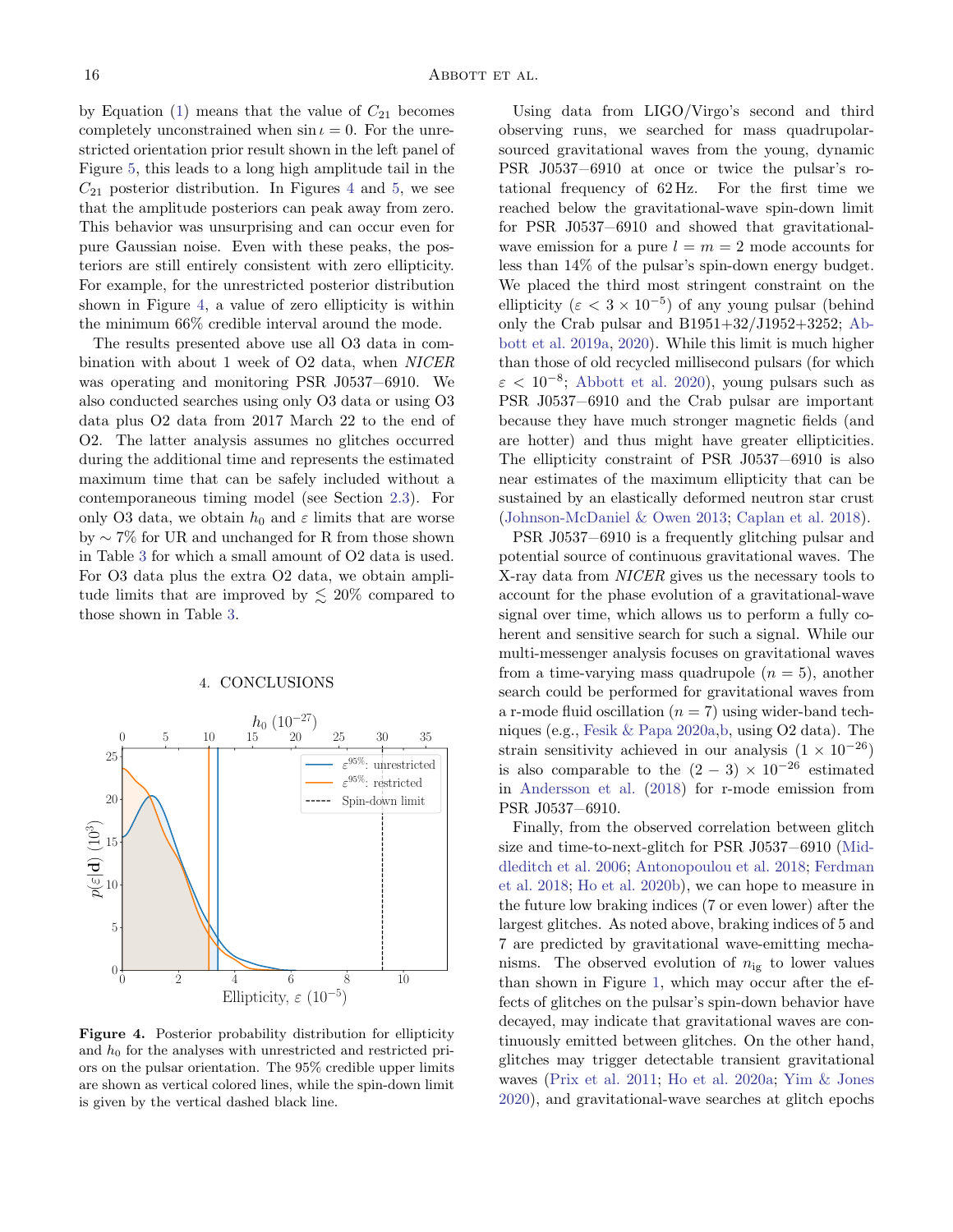

<span id="page-16-0"></span>Figure 5. Posterior probability distributions for the amplitudes  $C_{21}$  and  $C_{22}$  with unrestricted and restricted priors on the pulsar orientation. The 95% credible upper limits are shown as vertical colored lines.

of other pulsars have been conducted [\(Keitel et al.](#page-18-26) [2019\)](#page-18-26). It is therefore vital to continue to monitor the spin evolution of PSR J0537−6910, not only to obtain the timing ephemeris and measure braking indices, but also to know when this pulsar undergoes a glitch. Since the spin period of PSR J0537−6910 is only detectable at X-ray energies, NICER is the only effective means to perform the necessary observations. Fortunately NICER is anticipated to operate until at least late 2022, overlapping with the fourth observing run of LIGO/Virgo and KA-GRA [\(Aso et al.](#page-17-22) [2013\)](#page-17-22), which is likely to begin in 2022 and continue into 2023.

# ACKNOWLEDGMENTS

The authors gratefully acknowledge the support of the United States National Science Foundation (NSF) for the construction and operation of the LIGO Laboratory and Advanced LIGO as well as the Science and Technology Facilities Council (STFC) of the United Kingdom, the Max-Planck-Society (MPS), and the State of Niedersachsen/Germany for support of the construction of Advanced LIGO and construction and operation of the GEO600 detector. Additional support for Advanced LIGO was provided by the Australian Research Council. The authors gratefully acknowledge the Italian Istituto Nazionale di Fisica Nucleare (INFN), the French Centre National de la Recherche Scientifique (CNRS) and the Netherlands Organization for Scientific Research, for the construction and operation of the Virgo detector and the creation and support of the EGO consortium. The authors also gratefully acknowledge research support from these agencies as well as by the Council of Scientific and Industrial Research of India,

the Department of Science and Technology, India, the Science & Engineering Research Board (SERB), India, the Ministry of Human Resource Development, India, the Spanish Agencia Estatal de Investigación, the Vicepresidència i Conselleria d'Innovació, Recerca i Turisme and the Conselleria d'Educació i Universitat del Govern de les Illes Balears, the Conselleria d'Innovació, Universitats, Ciència i Societat Digital de la Generalitat Valenciana and the CERCA Programme Generalitat de Catalunya, Spain, the National Science Centre of Poland, the Swiss National Science Foundation (SNSF), the Russian Foundation for Basic Research, the Russian Science Foundation, the European Commission, the European Regional Development Funds (ERDF), the Royal Society, the Scottish Funding Council, the Scottish Universities Physics Alliance, the Hungarian Scientific Research Fund (OTKA), the French Lyon Institute of Origins (LIO), the Belgian Fonds de la Recherche Scientifique (FRS-FNRS), Actions de Recherche Concertées (ARC) and Fonds Wetenschappelijk Onderzoek – Vlaanderen (FWO), Belgium, the Paris Île-de-France Region, the National Research, Development and Innovation Office Hungary (NKFIH), the National Research Foundation of Korea, Industry Canada and the Province of Ontario through the Ministry of Economic Development and Innovation, the Natural Science and Engineering Research Council Canada, the Canadian Institute for Advanced Research, the Brazilian Ministry of Science, Technology, Innovations, and Communications, the International Center for Theoretical Physics South American Institute for Fundamental Research (ICTP-SAIFR), the Research Grants Council of Hong Kong, the National Natural Science Foundation of China (NSFC), the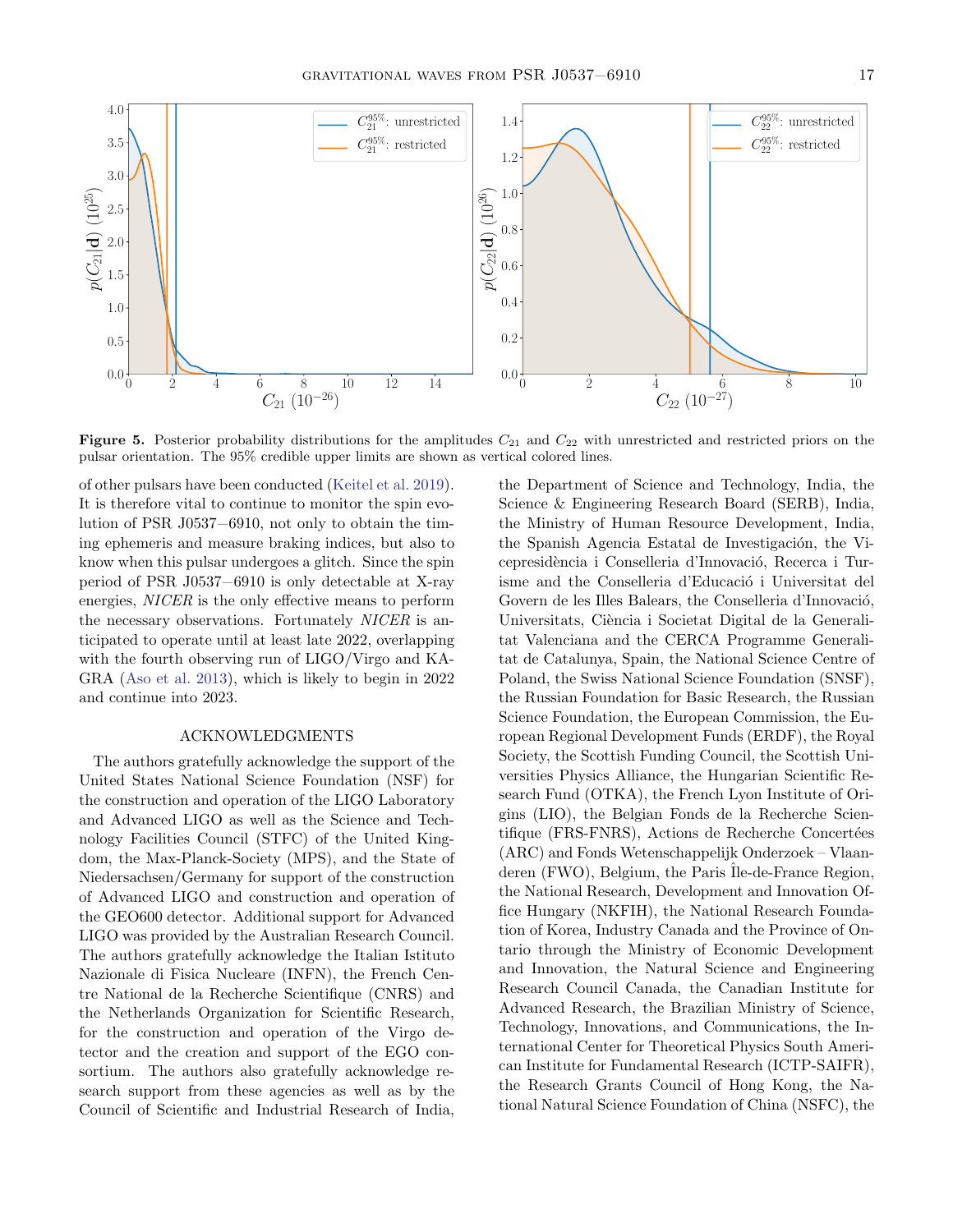Leverhulme Trust, the Research Corporation, the Ministry of Science and Technology (MOST), Taiwan and the Kavli Foundation. The authors gratefully acknowledge the support of the NSF, STFC, INFN and CNRS for provision of computational resources.

This work was supported by MEXT, JSPS Leadingedge Research Infrastructure Program, JSPS Grant-in-Aid for Specially Promoted Research 26000005, JSPS Grant-in-Aid for Scientific Research on Innovative Areas 2905: JP17H06358, JP17H06361 and JP17H06364, JSPS Core-to-Core Program A. Advanced Research Networks, JSPS Grant-in-Aid for Scientific Research (S) 17H06133, the joint research program of the Institute for Cosmic Ray Research, University of Tokyo, National Research Foundation (NRF) and Computing Infrastructure Project of KISTI-GSDC in Korea, Academia Sinica (AS), AS Grid Center (ASGC) and the Ministry of Science and Technology (MoST) in Taiwan under grants including AS-CDA-105-M06, Advanced Technology Center (ATC) of NAOJ, and Mechanical Engineering Center of KEK.

We thank all essential workers who put their health at risk during the COVID-19 pandemic, without whom we would not have been able to complete this work.

W.C.G.H. acknowledges support through grants 80NSSC19K1444 and 80NSSC21K0091 from NASA. C.M.E. acknowledges support from FONDECYT/Regular 1171421 and USA1899-Vridei 041931SSSA-PAP (Universidad de Santiago de Chile, USACH). This work is supported by NASA through the NICER mission and the Astrophysics Explorers Program and uses data and software provided by the High Energy Astrophysics Science Archive Research Center (HEASARC), which is a service of the Astrophysics Science Division at NASA/GSFC and High Energy Astrophysics Division of the Smithsonian Astrophysical Observatory.

Facility: NICER

### REFERENCES

- <span id="page-17-7"></span>Aasi, J., Abadie, J., Abbott, B. P., et al. 2014, ApJ, 785, 119, doi: [10.1088/0004-637X/785/2/119](http://doi.org/10.1088/0004-637X/785/2/119)
- <span id="page-17-16"></span>Aasi, J., Abbott, B. P., Abbott, R., et al. 2015, CQGra, 32, 074001, doi: [10.1088/0264-9381/32/7/074001](http://doi.org/10.1088/0264-9381/32/7/074001)
- <span id="page-17-14"></span>Abbott, B. P., Abbott, R., Abbott, T. D., et al. 2019a, ApJ, 879, 10, doi: [10.3847/1538-4357/ab20cb](http://doi.org/10.3847/1538-4357/ab20cb)
- <span id="page-17-6"></span>Abbott, B. P., Abbott, R., Acernese, F., et al. 2010, ApJ, 713, 671, doi: [10.1088/0004-637X/713/1/671](http://doi.org/10.1088/0004-637X/713/1/671)
- <span id="page-17-13"></span>Abbott, B. P., Abbott, R., Abbott, T. D., et al. 2017, ApJ, 839, 12, doi: [10.3847/1538-4357/aa677f](http://doi.org/10.3847/1538-4357/aa677f)
- <span id="page-17-18"></span>Abbott, B. P., et al. 2017, Phys. Rev. D, 96, 122004, doi: [10.1103/PhysRevD.96.122004](http://doi.org/10.1103/PhysRevD.96.122004)
- <span id="page-17-8"></span>Abbott, B. P., Abbott, R., Abbott, T. D., et al. 2019b, PhRvD, 99, 122002, doi: [10.1103/PhysRevD.99.122002](http://doi.org/10.1103/PhysRevD.99.122002)
- <span id="page-17-19"></span>Abbott, R., Abbott, T. D., Abraham, S., et al. 2019c, arXiv[:1912.11716](https://arxiv.org/abs/1912.11716)
- <span id="page-17-15"></span>—. 2020, ApJL, 902, L21, doi: [10.3847/2041-8213/abb655](http://doi.org/10.3847/2041-8213/abb655)
- <span id="page-17-17"></span>Acernese, F., Agathos, M., Agatsuma, K., et al. 2015, CQGra, 32, 024001, doi: [10.1088/0264-9381/32/2/024001](http://doi.org/10.1088/0264-9381/32/2/024001)
- <span id="page-17-1"></span>Andersson, N., Antonopoulou, D., Espinoza, C. M., Haskell, B., & Ho, W. C. G. 2018, ApJ, 864, 137, doi: [10.3847/1538-4357/aad6eb](http://doi.org/10.3847/1538-4357/aad6eb)
- <span id="page-17-11"></span>Andersson, N., Jones, D. I., & Ho, W. C. G. 2014, MNRAS, 442, 1786, doi: [10.1093/mnras/stu870](http://doi.org/10.1093/mnras/stu870)

<span id="page-17-2"></span>Antonopoulou, D., Espinoza, C. M., Kuiper, L., & Andersson, N. 2018, MNRAS, 473, 1644, doi: [10.1093/mnras/stx2429](http://doi.org/10.1093/mnras/stx2429)

- <span id="page-17-22"></span>Aso, Y., Michimura, Y., Somiya, K., et al. 2013, Phys. Rev. D, 88, 043007, doi: [10.1103/PhysRevD.88.043007](http://doi.org/10.1103/PhysRevD.88.043007)
- <span id="page-17-21"></span>Caplan, M. E., Schneider, A. S., & Horowitz, C. J. 2018, PhRvL, 121, 132701,
	- doi: [10.1103/PhysRevLett.121.132701](http://doi.org/10.1103/PhysRevLett.121.132701)
- <span id="page-17-12"></span>Caride, S., Inta, R., Owen, B. J., & Rajbhandari, B. 2019, PhRvD, 100, 064013, doi: [10.1103/PhysRevD.100.064013](http://doi.org/10.1103/PhysRevD.100.064013)
- <span id="page-17-0"></span>Chen, Y., Wang, Q. D., Gotthelf, E. V., et al. 2006, ApJ, 651, 237, doi: [10.1086/507017](http://doi.org/10.1086/507017)
- <span id="page-17-20"></span>Dupuis, R. J., & Woan, G. 2005, PhRvD, 72, 102002, doi: [10.1103/PhysRevD.72.102002](http://doi.org/10.1103/PhysRevD.72.102002)
- <span id="page-17-3"></span>Ferdman, R. D., Archibald, R. F., Gourgouliatos, K. N., & Kaspi, V. M. 2018, ApJ, 852, 123, doi: [10.3847/1538-4357/aaa198](http://doi.org/10.3847/1538-4357/aaa198)
- <span id="page-17-9"></span>Fesik, L., & Papa, M. A. 2020a, ApJ, 895, 11, doi: [10.3847/1538-4357/ab8193](http://doi.org/10.3847/1538-4357/ab8193)
- <span id="page-17-10"></span>—. 2020b, ApJ, 897, 185, doi: [10.3847/1538-4357/aba04e](http://doi.org/10.3847/1538-4357/aba04e)
- <span id="page-17-4"></span>Gendreau, K. C., Arzoumanian, Z., & Okajima, T. 2012, in Society of Photo-Optical Instrumentation Engineers (SPIE) Conference Series, Vol. 8443, Space Telescopes and Instrumentation 2012: Ultraviolet to Gamma Ray, 844313, doi: [10.1117/12.926396](http://doi.org/10.1117/12.926396)
- <span id="page-17-5"></span>Glampedakis, K., & Gualtieri, L. 2018, Astrophysics and Space Science Library, Vol. 457, Gravitational Waves from Single Neutron Stars: An Advanced Detector Era Survey, ed. L. Rezzolla, P. Pizzochero, D. I. Jones, N. Rea, & I. Vidaña, 673, doi: [10.1007/978-3-319-97616-7](http://doi.org/10.1007/978-3-319-97616-7_12) 12